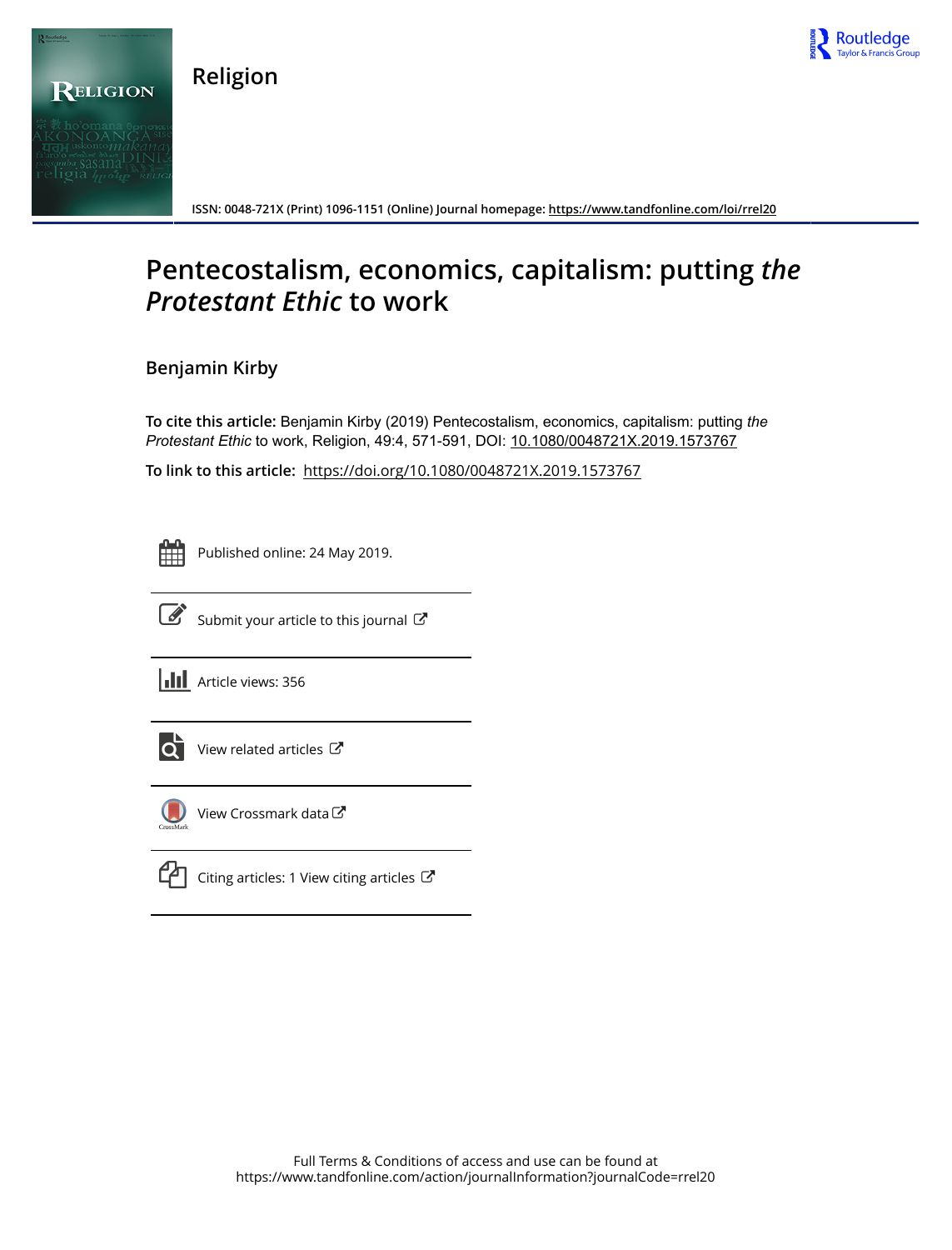

Check for updates

# Pentecostalism, economics, capitalism: putting the Protestant Ethic to work

Benjamin Kirby **D** 

University of Leeds, Leeds, United Kingdom

#### ABSTRACT

In recent years, academic interest in the nexus between Pentecostalism, economics, and capitalism has grown significantly. Notably, the vast majority of publications that have addressed this interface are to some degree conceptually framed by Max Weber's The Protestant Ethic and the Spirit of Capitalism. In this article I consider what The Protestant Ethic might contribute to our understanding of the relationship between Pentecostalism and capitalism. First, I assess a particularly noteworthy attempt to draw Pentecostalism into Weber's genealogical account which draws a series of parallels between Pentecostalism and ascetic Protestantism. Second, I discuss the merits of an approach that is not primarily genealogical but remains indebted to the concepts that Weber introduces, elaborating a new affinity between Pentecostalism and capitalism in its present iteration. With this article, I seek to comprehensively extend the scope and sharpen the conceptual underpinnings of future analysis and empirical work in this area.

#### **KEYWORDS**

Pentecostalism; Prosperity Gospel; economics; capitalism; Max Weber; Protestant Ethic; global development

In his pioneering study on the rise of Evangelical Protestantism in Latin America, David Martin (1990, 205–206) recommended that more scholarly attention be directed at the relationship between Pentecostal Christianity and economic culture. Martin's expectations must surely have been met: recent years have seen a significant growth of academic interest in this interface. This has in part been occasioned by the now well-documented global explosion of Pentecostalism, most notably in the Global South. Another contributing factor has been the recent swell of interest in the role of religion in development.

In the same chapter of the aforementioned volume, Martin also observed that commentators on Evangelical Protestantism have derived a loose 'supposition' about its relationship to economic success from Max Weber's essay, The Protestant Ethic and the Spirit of Capitalism. Martin advised that future work attend more closely to this text. His expectations are less likely to have been met in this instance: while the majority of publications that have addressed the interface of Pentecostalism, economics, and capitalism are to some degree conceptually framed by Weber's essay, very few of them engage with the text in any great depth. In many cases, the author simply makes a passing reference to Weber in the space of a sentence or two without much elaboration; in others, the author may not even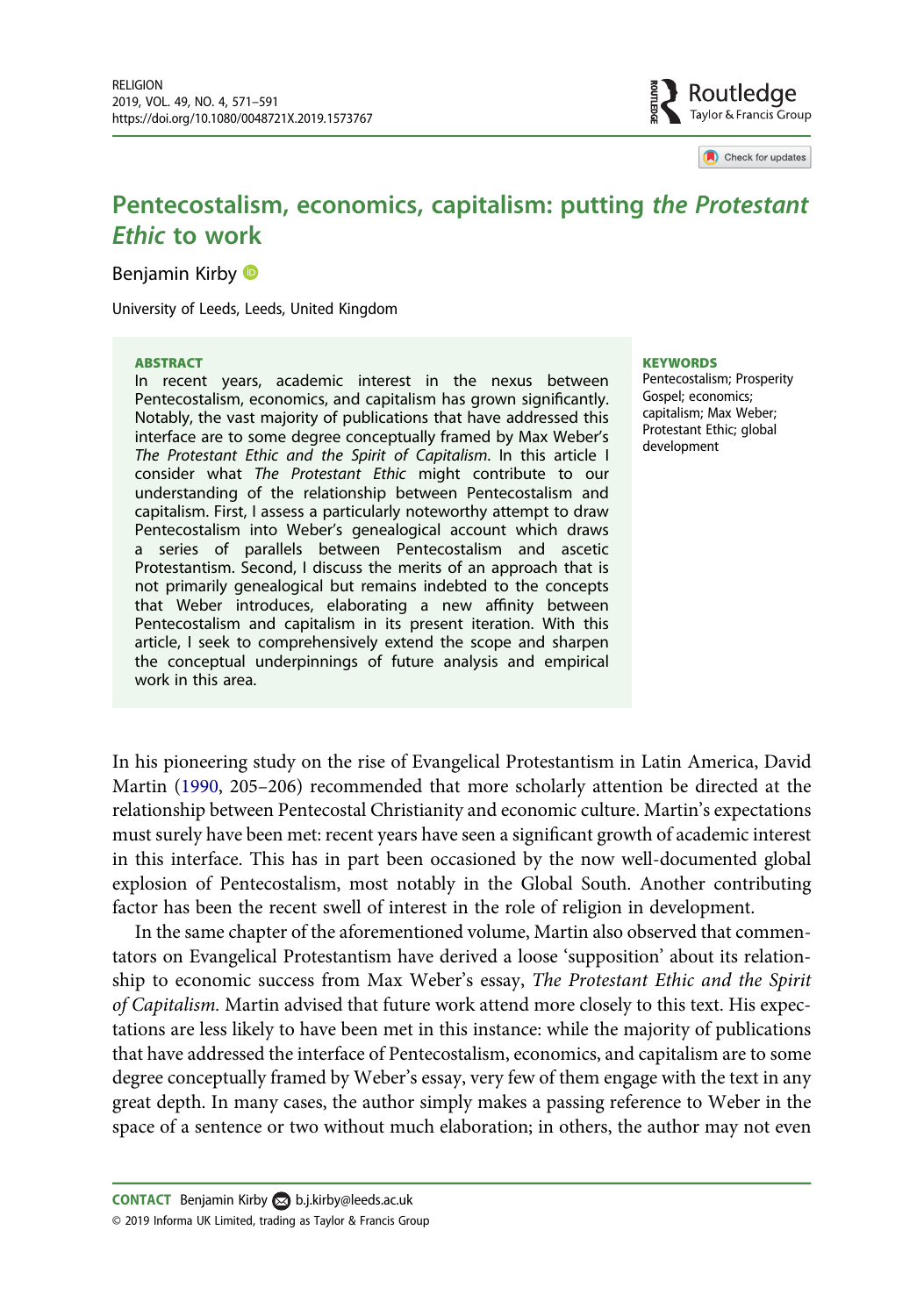mention Weber or The Protestant Ethic explicitly by name, but the intellectual debt is manifestly there.

It is also notable that the body of literature that engages in a more sustained way with Weber is somewhat diffuse in its distribution. There are, I suggest, two reasons for this. First, Weber is a decisively interdisciplinary thinker, and The Protestant Ethic is a wideranging text that lends itself to use in many different fields of study. Second, The Protestant Ethic is a work of astonishing ambition. In outlining the transition to capitalist modernity, Weber actually touches on a series of subjects that have each in the century since his death generated an impressive body of scholarship in their own right: from the question of the economic consequences of religious modes of subjectivation at different scales, and of shifting forms of legitimate authority from the early modern era to the present day, to the history of secularisation, and so on.

In this article I ask what The Protestant Ethic might contribute to our understanding of the contemporary relationship between Pentecostalism, economics, and capitalism. In doing so I engage with a handful of analyses that offer more sustained engagements with Weber with regard to this interface. I begin with thorough summary of the key arguments advanced in *The Protestant Ethic*. I then provide a detailed assessment one noteworthy attempt to draw contemporary Pentecostalism into Weber's genealogical account of the rise of capitalist modernity, and specifically by drawing parallels between twenty first-century Pentecostalism and seventeenth-century ascetic Protestantism. Finally, I consider the merits of an approach that sits rather more lightly to this genealogy but that is no less indebted to the concepts that Weber introduces.

## The Protestant Ethic and the Spirit of Capitalism

Over a century after its original publication in 1904 and 1905 (a revised edition was published in 1920), Max Weber's The Protestant Ethic and the Spirit of Capitalism continues to wield considerable influence and to provoke lively debate. However, commentators often impart a familiarity with this work that owes more to an accumulated body of secondary literature than it does to the text itself. Here I have in mind the 'Protestant work ethic' that has entered idiomatic use, understood crudely as a religious injunction to hard toil. I also have in mind those tidy scholarly constructions of a 'Protestant Ethic thesis' in which it is argued that the Protestant Reformation was the necessary and solitary causal agent responsible for the emergence of modern capitalism. Weber (2001, 49) himself is at pains to correct this misreading:

[I] have no intention whatever of maintaining such a foolish and doctrinaire thesis as that the spirit of capitalism […] could only have arisen as the result of certain effects of the Reformation, or even that capitalism as an economic system is a creation of the Reformation.

On the contrary, Weber (2001, 49) is very conscious of 'the tremendous confusion of interdependent influences between the material basis, the forms of social and political organisation, and the ideas current in the time of the Reformation' that have contributed to 'the qualitative formation and the quantitative expansion of [the spirit of capitalism] over the world.' Rather, the stated focus of Weber's (2001, 49) investigation is the question of 'whether and at what points certain correlations [Wahlverwandtschaften] between forms of religious belief and practical ethics can be worked out.' This indicates a far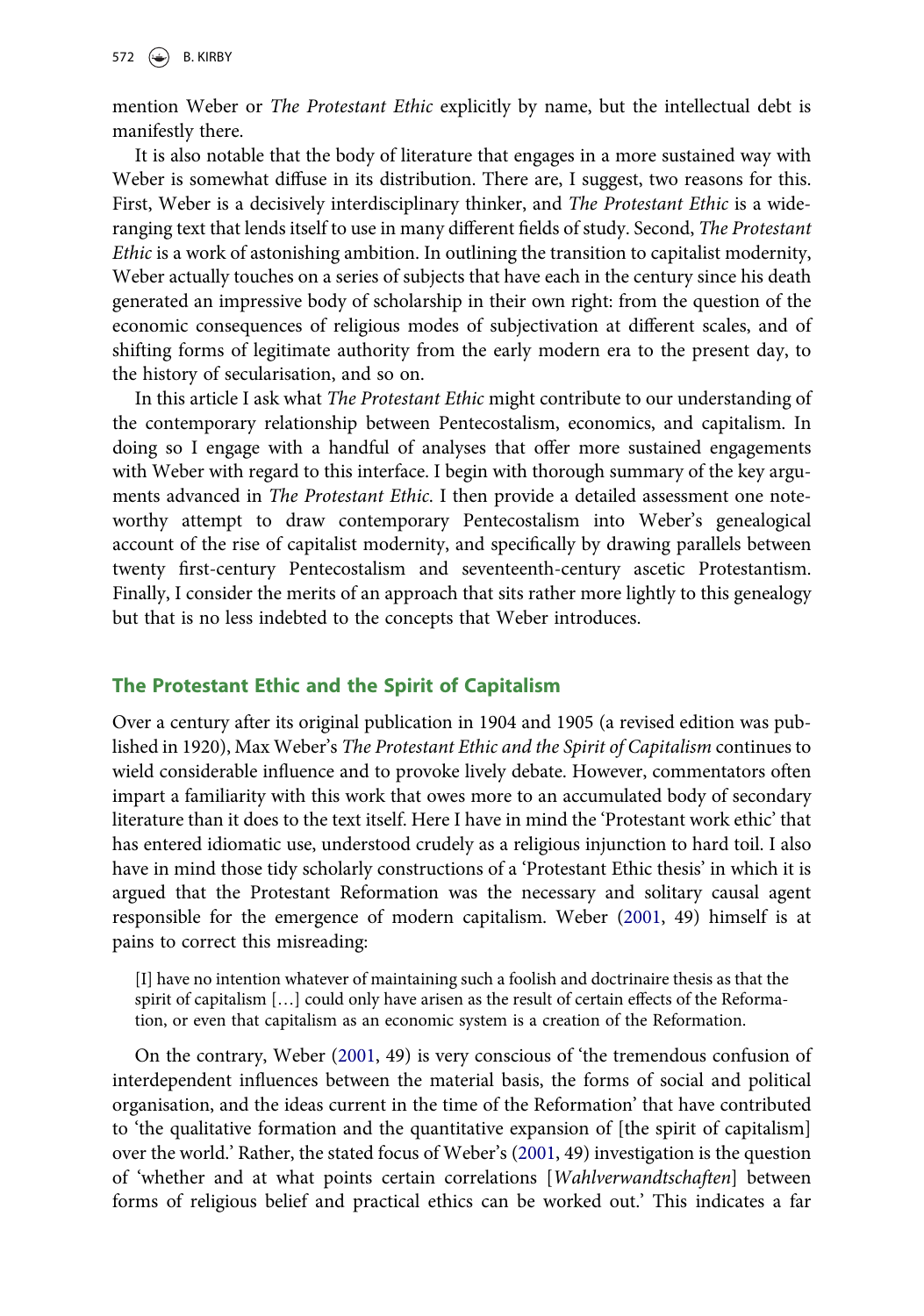more nuanced (though no less ambitious) account of the transition to capitalist modernity than Weber is often given credit for.

I want to dwell a little on the term Wahlverwandtschaft. Though interpreted by Talcott Parsons as 'correlation' in the English edition that I am using, it is today more often translated as 'elective affinity'. Weber borrowed the term from Johann Wolfgang von Goethe and his 1809 novel, Die Wahlverwandtschaften. Goethe had himself appropriated the term from the field of chemistry, using it as a metaphor for certain dynamics of social interaction. In chemistry, an 'elective' or 'chemical affinity' denotes a relationship between two different chemical substances which, because of their characteristic properties, are highly inclined to unite to form a chemical compound (an entirely new substance), and not only this but to do so in preference to a third substance. In a textured analysis of Weber's use of the term, McKinnon (2010) suggests that the chemical metaphor may lend further clarity to Weber's argument in ways that he himself did not fully realise. Specifically, it allows Weber to sidestep the thorny matter of causality concerning the relationship between Protestantism and capitalism that has so exercised his commentators, instead framing the relationship as one of coherence or sympathy rather than that of determination.<sup>1</sup>

Weber (2001, 19) describes the modern 'capitalistic economy' of his day as an 'immense cosmos' which 'presents itself […] as an unalterable order of things.' It is principally characterised by the imposition of impersonal and rational 'rules of action' that are directed at the systematic pursuit of efficiency and maximum profit (Weber 2001, 19). One of the chief conclusions of Weber's essay is that modern capitalism was formed by an elective affinity between the (external and institutional) form of capitalism on the one hand, and the (internal and ethical) spirit of capitalism on the other. The overwhelming focus of The Protestant Ethic is on the spirit of capitalism rather than its form. For the sake of clarity, it must be stressed that ascetic Protestantism or 'the spirit of Christian asceticism' is not synonymous with the spirit of capitalism, as is often taken to be the case, but is rather its 'religious root' (Weber 2001, 120). As Weber (2001, 122–123) himself makes clear in a key summary statement, 'one of the fundamental elements of the spirit of modern capitalism,' namely that of 'rational conduct on the basis of the idea of calling,' was 'born [...] from the spirit of Christian asceticism.<sup>22</sup>

To appreciate precisely what is meant by 'rational conduct' and 'the idea of calling', it is important to first address the seventeenth-century theological context where Weber (2001, 55) locates the 'various different dogmatic roots of ascetic morality.' Of principal interest to Weber is the legacy of the Calvinist tradition within Protestant asceticism. More specifically, he is interested in how the 'Father in heaven of the New Testament, so human and understanding,' gave way to the Deus absconditus (hidden God); 'a transcendent being, beyond the reach of human understanding, who with His quite incomprehensible decrees has decided the fate of every individual' (Weber 2001, 60, 176n12). Here there is a deliberate allusion to the Calvinist doctrine of election or predestination. According

<sup>&</sup>lt;sup>1</sup>There are interesting parallels here with recent debates about the relationship between Pentecostalism and capitalism which have also centred on causality (see Marshall 2009; Comaroff 2012). Here too, I suggest, Weber's notion of 'elective affinity' provides a way of accounting for new conglomerations and forms of 'interplay' between Pentecostalism and political-economic forms while steering clear of functionalist, reductionist, or essentialising modes of analysis.

<sup>&</sup>lt;sup>2</sup>As the conditional 'one of' implies, there are other components to the spirit of modern capitalism than the ethic of ascetic rationalism that emerged from ascetic Protestantism, though Weber undoubtedly regards it as the principal element.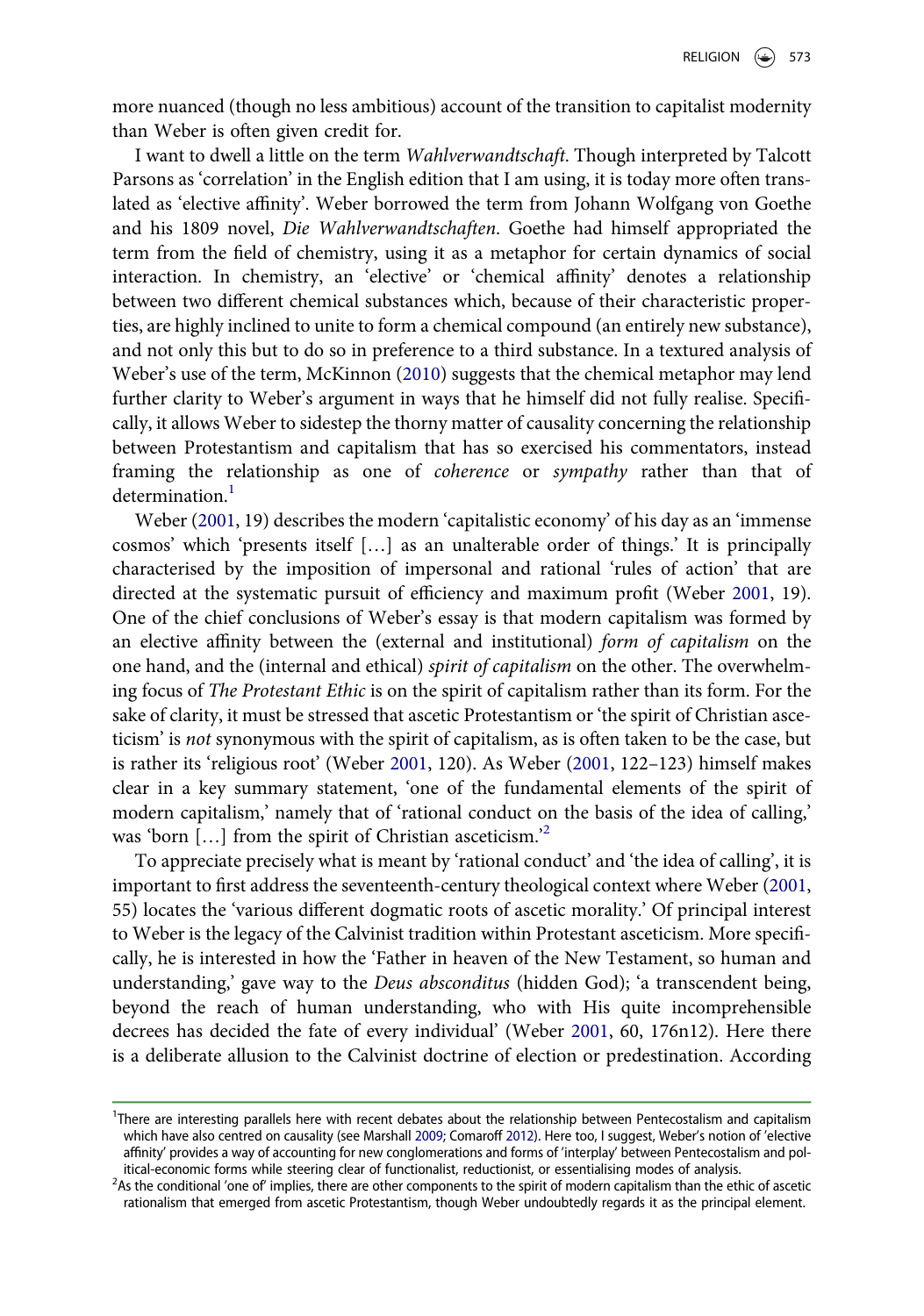to this doctrine, humans are predestined by God to inherit either eternal life or eternal damnation regardless of their own volition. Characteristically, Weber (2001, 55) does not embark upon a merely conceptual discussion about 'what was officially taught in the ethical compendia of the time,' such as providing an exhaustive account of the doctrine of election. He is instead concerned with the 'unforeseen and even unwished-for' consequences of Reformed theology, specifically with respect to 'psychological sanctions' that direct 'practical conduct' (Weber 2001, 48, 55). For the Calvinist, in marked contrast to practitioners of pre-Reformation forms of Christianity, the certitudo salutis (assurance of salvation) 'could not be guaranteed by any magical sacraments, by relief in the confession, nor by individual good works' (Weber 2001, 100). This state of affairs had an 'extraordinarily powerful' psychological effect on 'ordinary' believers in that the question of the status of ones own election 'forced all other interests into the background' (2001, 80, 65). In order to be 'granted release' from these religious doubts, the believer was effectively duty-bound to consider herself among the elect (Weber 2001, 71). This was because 'lack of self-confidence [was perceived to be] the result of insufficient faith, hence of imperfect grace' (Weber 2001, 66–67). The 'most suitable means' of attaining that selfconfidence (and by extension certainty of grace) was deemed to be 'intense worldly activity'. In Weber's (2001, 101) evocative words, Christian asceticism 'strode into the market-place of life[,] slammed the door of the monastery behind it, and undertook to penetrate [the] daily routine of life.<sup>3</sup>

The 'worldly activity' that was prescribed was not just any sort of activity, but a 'specific type of conduct unmistakably different from the way of life of the natural man' and which permitted the individual to 'methodically […] supervise his own state of grace' (Weber 2001, 67, 100). In this respect, the Reformation had inaugurated 'a new form of control' which was highly effective: it had substituted 'the Church's control over everyday life' with an internal form of self-discipline which entailed the 'regulation of the whole of conduct' and which penetrated 'to all departments of private and public life' (Weber 2001, 4). The 'specific type of conduct' to which Weber alludes is, in short, ascetic rationalism. As a distinctive form of activity, ascetic rationalism derived from a 'sharp condemnation of idolatry of the flesh and of all dependence on personal relations to other men' in preference of 'the service of God's ends,' enjoining the individual to operate as a 'tool of the divine will' for the sake of God's greater glory (in majorem Dei gloriam) (Weber 2001, 181n30, 68).

The resultant 'inner isolation of the individual' under Calvinism, divorced as she was from all personal relationships, forced the notion of 'Christian brotherly love' to take a highly 'peculiar form', namely that of 'specialized labour in a calling which serves the mundane life of the community' (Weber 2001, 64). Here again we encounter this concept of 'calling'. Weber's observation is that Martin Luther's notion of divine 'calling' or 'vocation' (Beruf) was taken by seventeenth-century Calvinists to refer to an all-embracing commitment to work in the worldly occupation or profession to which every single individual believer is appointed by God. Put simply, 'brotherly love' became redefined under Calvinism as specialised 'labour in the service of impersonal social usefulness', or just doing one's job to the best of one's ability (Weber 2001, 64).

<sup>&</sup>lt;sup>3</sup>Here Weber narrates the post-Reformation transition from *mysticism*, constituting a form 'fleeing from the world' and into inward contemplation, towards asceticism, entailing a specific form of conduct within the world, but 'for the sake of the world beyond' (Weber 2001, 100–101).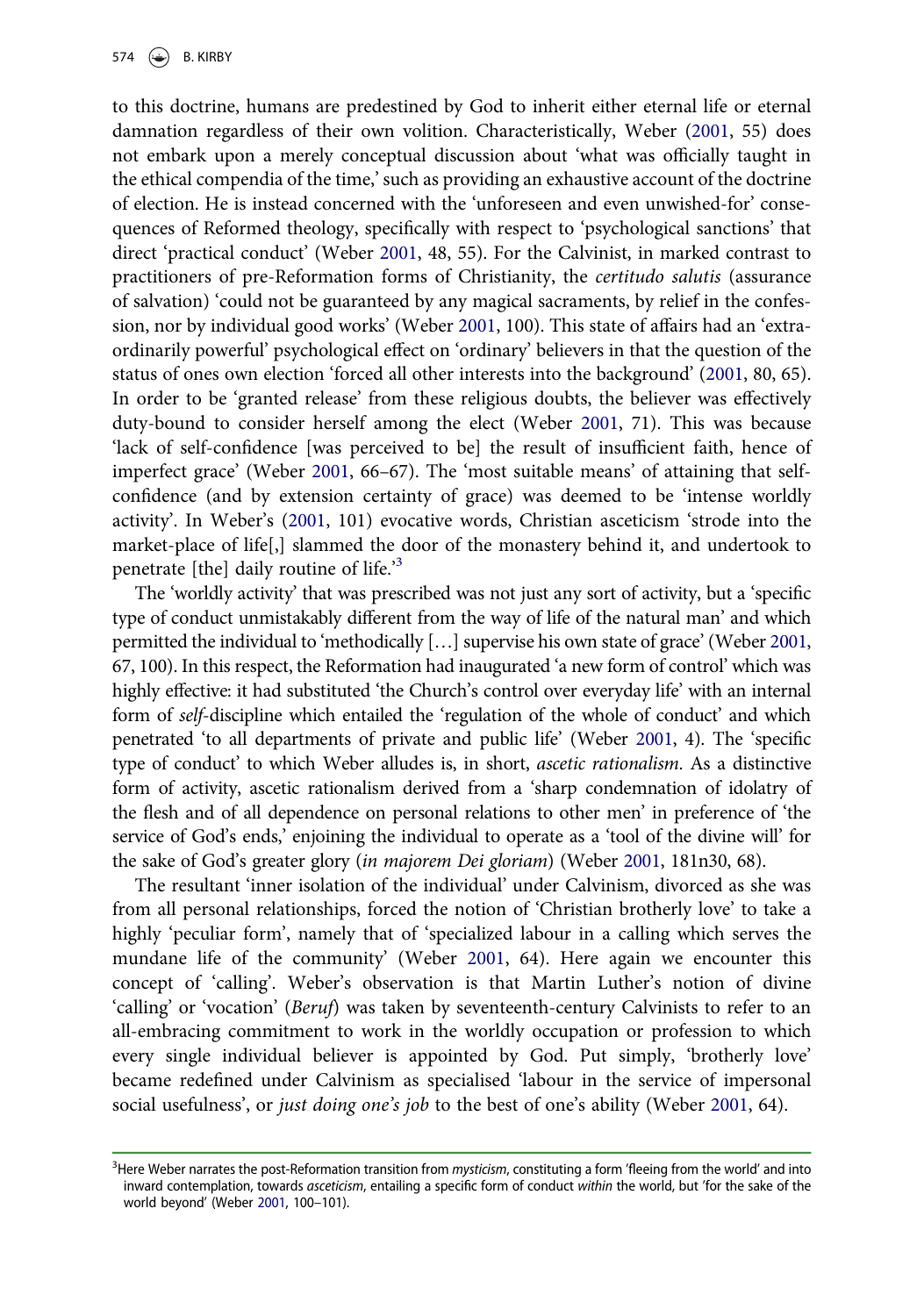As should be clear by this point, Weber (2001, 100) does not intend 'asceticism' to mean mortification in any conventional sense, but rather the 'rational planning of the whole of one's life in accordance with God's will.' This task of rationalising the world, understood as the systematic instrumentalisation of all individual conduct in the pursuit of a given end, is undertaken 'within this world, but for the sake of the world beyond' (Weber 2001, 100).<sup>4</sup> In addition to a dedication to the 'impersonal' task of ensuring the fulfilment and success of one's worldly vocation, asceticism also entails a propensity for 'rigorous calculation' and routinisation, the total rejection of the 'impulsive enjoyment of life' and possessions, the restriction of excessive consumption, and the promotion of 'rational and utilitarian uses of wealth' (Weber 2001, 37, 112, 115). In sum, the greatest influence of ascetic Protestantism on modern culture was not 'the mere encouragement of capital accumulation,' but rather that it consistently 'favoured the development of a rational bourgeois economic life' as a 'unified system' (Weber 2001, 117, 71). This influence was particularly noteworthy in the case of English Puritanism, 'derived from Calvinism,' which stood 'at the cradle of modern economic man' (Weber 2001, 102, 117).

It was in the eighteenth century that these 'religious roots died out' (Weber 2001, 119). 'The the intensity of the search for the Kingdom of God' had given way to a full-fledged rationalism of 'sober economic virtue' and 'utilitarian worldliness' (Weber 2001, 119). The confidence of Puritans in their capacity to withstand the 'temptations of wealth' helped material goods to gain 'an increasing and finally an inexorable power over the lives of men' (Weber 2001, 117–118, 124). Crucially, this did not entail the straightforward disappearance of the 'specific type of conduct' that had been developed in seventeenth-century ascetic Protestantism as a means of securing proof of election, but rather its endurance as the principal element in a spirit of capitalism. There was an elective affinity between this profoundly 'non-ethical' ethic and the impersonal form of capitalism that was ascendant. From this point onwards, prescriptions to rational conduct would be directed away from 'the world beyond' and towards another impersonal authority, namely the 'fateful force' of capitalism (Weber 2001, xxxi). In other words, they were now 'ends in themselves' in an autonomous and secular world characterised by 'pure utilitarianism' (Weber 2001, 125). $^5$ It is in this regard that Weber (2001, 122–124) makes his famous observation that those of his era now inhabit the wholly impersonal 'steel casing' of modern capitalism, with the spirit of religious asceticism necessary for its emergence having 'escaped', and the individual enjoined to 'rational conduct on the basis of the idea of calling' without any grounding in 'the highest spiritual and cultural values.'<sup>6</sup>

## A New Protestant Ethic

Before his death in 2017, Peter Berger had established himself as the foremost proponent of a 'neo-Weberian' reading of Pentecostal Christianity. He did so by building on the pioneering research of fellow associates at Boston University's Institute on Culture, Religion,

<sup>4</sup> Indeed on this definition, ascetic rationalism can even be said to acquire a certain 'irrationality' in that it can function at the expense of the individual's wants and needs. For instance, Weber (2001, 32) observes that there is a certain 'irrationality' to existing 'for the sake of [one's] business, instead of the reverse' from the perspective of 'personal happiness'.

<sup>5</sup> To use Weber's terminology, the 'substantively rational' or 'value rational' conduct of Protestant asceticism was replaced by the 'instrumentally' or 'formally rational' conduct of capitalist modernity.

<sup>&</sup>lt;sup>6</sup>Most commentators now deem 'steel casing' or 'steel housing' to be more preferable translations of stahlhartes Gehäuse than Talcott Parsons' 'iron cage'.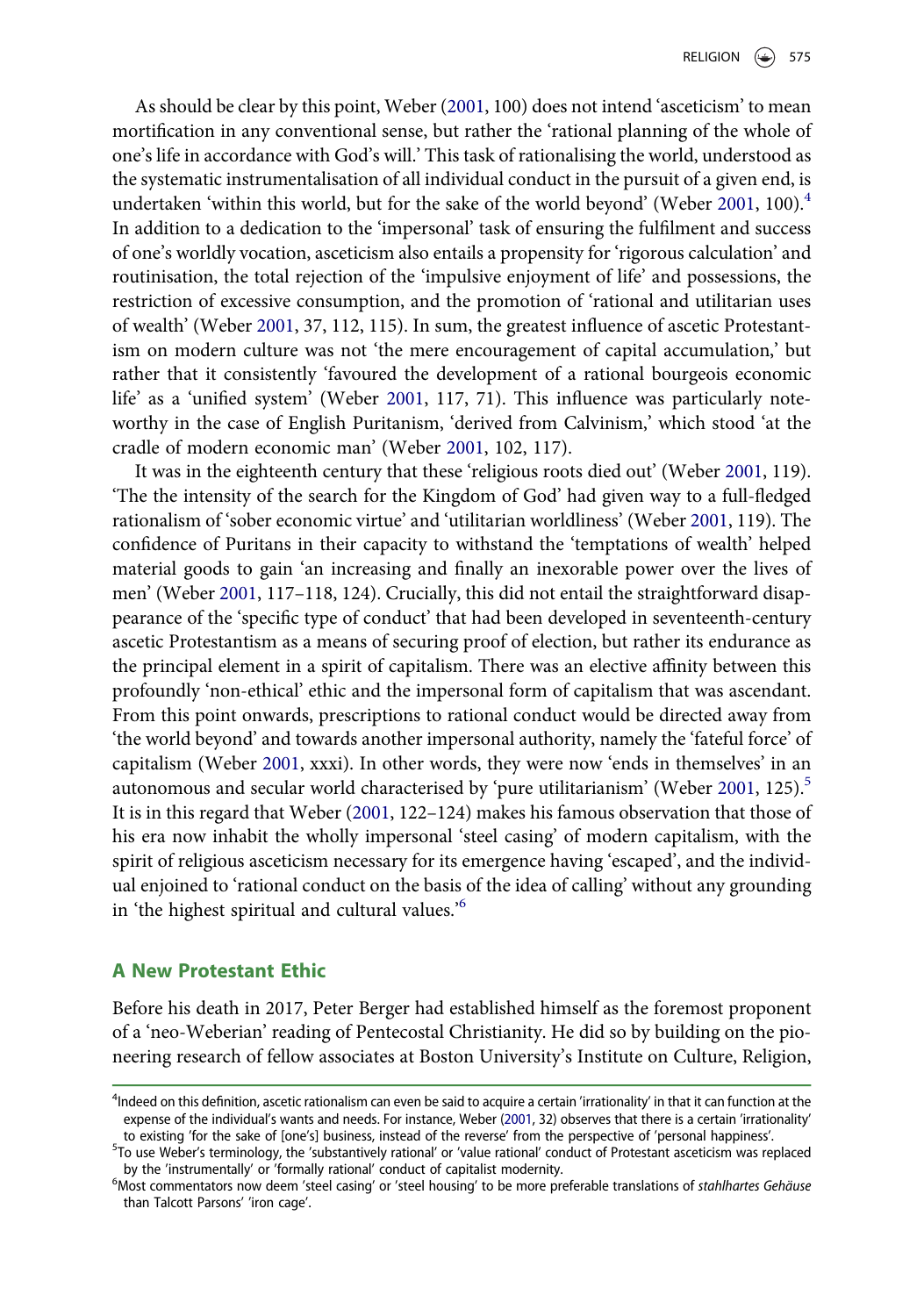and World Affairs (CURA) such as Bernice Martin (1995; 2010) and David Martin (1990; 2002) in Latin America. Here I refer to Berger's short but widely-cited essay, 'Max Weber is Alive and Well and Living in Guatemala' (2010). In the essay, Berger (2010, 4) describes the 'attitudes and behaviour' of Pentecostals in Latin America as bearing 'a striking resemblance to their Anglo-Saxon predecessors.' In other words, he identifies a remarkable consonance between Latin American Pentecostals and Weber's Puritans as a result of their sharing a 'this-worldly ascetic' orientation:

[Pentecostalism in Latin America] promotes personal discipline and honesty, proscribes alcohol and extra-marital sex, dismantles the compadre system (which is based on Catholic practice and, with its fiestas and other extravagant expenditures, discourages saving), and teaches ordinary people to create and run their own grassroots institutions. Pentecostalism, moreover, fosters a culture that is radically opposed to classical machismo [...], women take on leadership roles within the family, 'domesticating' their husbands […] and paying attention to the education of their children. (Berger 2010,  $4$ )<sup>7</sup>

Accordingly, Berger (2010, 7) observes that contemporary Pentecostalism has an 'exceptionally high affinity' with modern capitalism, going so far as to describe it as a 'carrier of modern capitalist culture' in direct reference to Weber.<sup>8</sup> In contexts where the 'macroeconomy' has created the right conditions (i.e., when the form of capitalism has been present), then it has been possible to observe a 'positive correlation' between Pentecostalism in Latin America and 'social mobility' (Berger 2010, 5). This has stimulated the growth of a 'Protestant middle class' (Berger 2010, 5).

Beyond Latin America, Berger also contributed to the work of the Centre for Development and Enterprise South Africa (CDE) which has conducted an expansive investigation into the social and economic impact of Pentecostalism in South Africa (see Bernstein and Rule 2010; CDE 2012). The empirical data collected by the team 'broadly confirm[s] Berger's depiction of the Calvinist social character' as a form of 'worldly asceticism', entailing a 'disciplined attitude to work' and 'other spheres of life' as well as a 'deferral of instant consumption', all of which leads to 'capital accumulation' and 'social mobility' (CDE 2012, 77). It is concluded that contemporary Pentecostalism has 'positive consequences for modern economic development very similar to those of the "Protestant ethic" in the context of early capitalism in Europe and North America' (Bernstein and Rule 2010, 101).<sup>9</sup>

I begin my analysis with the work of Berger and the CDE research team for two reasons: first, because it enjoys an impressive profile, and second, because I think that it is flawed in several respects. As a means of shedding further critical light on the merits and limitations of this type of neo-Weberian analysis, I want to consider a series of issues that this comparison between ascetic Protestantism and contemporary Pentecostalism raises. In doing so, I repeatedly bring the work of Berger and the CDE team into conversation with the work of Marshall (2009) on Pentecostalism in Nigeria, whose many allusions to The Protestant Ethic suggests that she too finds Weber to be a useful interlocutor.

<sup>7</sup> This is not the only setting where researchers have observed these parallels: David Maxwell (1998, 352–353) makes similar observations in the context of Zimbabwe.

<sup>&</sup>lt;sup>8</sup>Talcott Parsons translates Träger as 'representative' rather than 'carrier'.

<sup>&</sup>lt;sup>9</sup>Several criticisms have been levelled at CDE by Gifford and Nogueira-Godsey (2011) both with respect to methodology and analysis.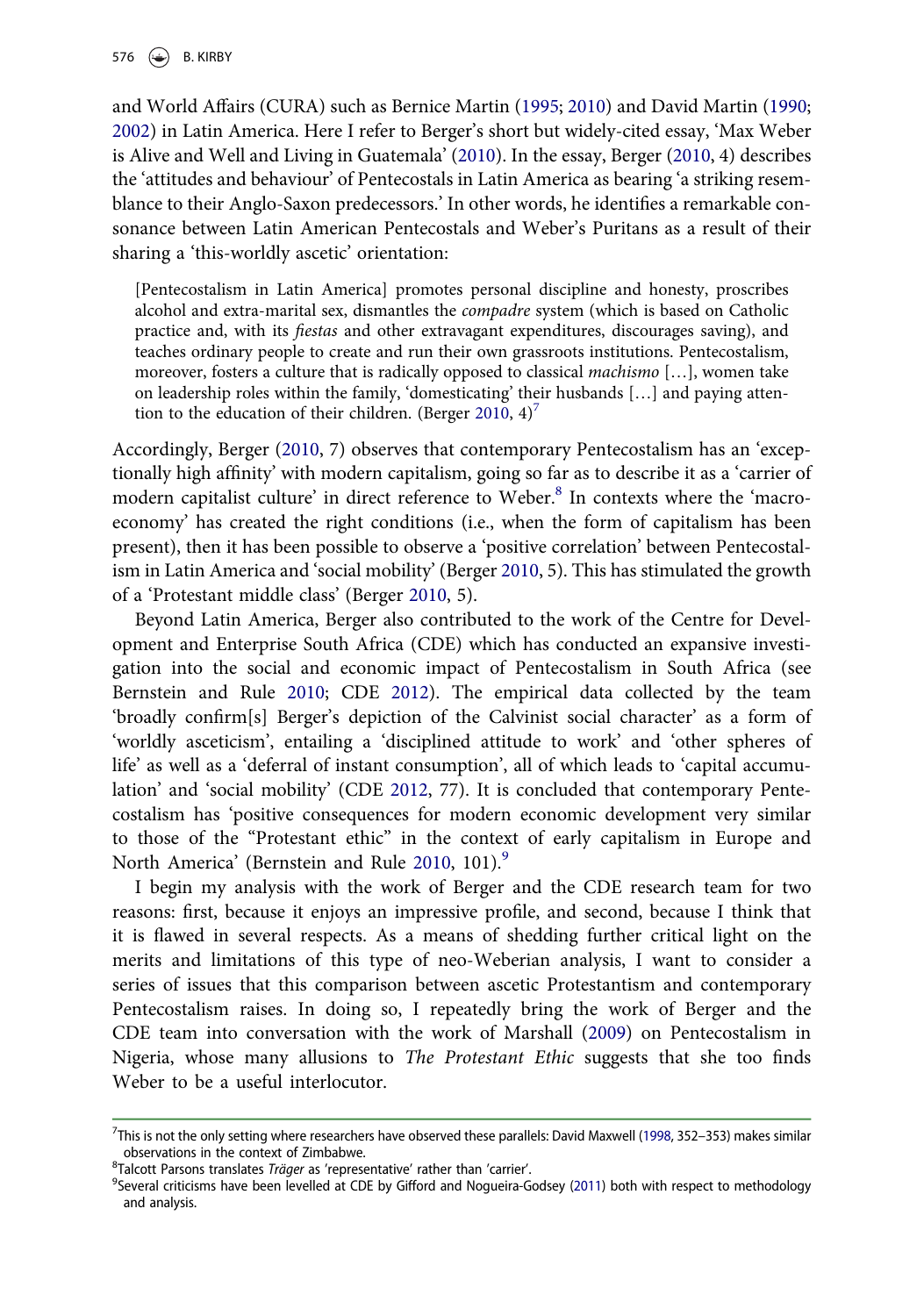#### Types of Pentecostalism

As is well known, Weber (2001, 56) employs the 'artificial simplicity' of the 'ideal type' as a heuristic device in The Protestant Ethic, mapping out several 'types' of ascetic Protestantism. The type that takes centre stage in the essay is seventeenth-century Calvinism, and in the final chapter there is a more narrow focus on English Puritanism which was 'derived from Calvinism' (Weber 2001, 102). The parallels that Berger and the CDE team make are between a more general category of 'this-worldly asceticism' on the one hand (which is vaguely approximate to Weber's seventeenth-century ascetic Protestants), and a general category of contemporary Pentecostalism on the other.

Contemporary Pentecostalism is heterogeneous in character, not least because it is today a truly global phenomenon, entangled in manifold ways with local traditions and contexts. Accordingly, the term 'Pentecostalism' itself is arguably best seen as denoting what Anderson (2010, 17) calls a 'broad family resemblance'. While most Pentecostal churches resist easy classification, Marshall (2009, 85) in her work in Nigeria invokes the image of a 'spectrum': different churches can be placed on a scale extending between two poles denoting Holiness Pentecostalism and neo-Pentecostalism.<sup>10</sup> Holiness Pentecostalism is characterised by an emphasis on the need to secure other-worldly salvation and the importance of personal ethical conduct as an external sign of the indwelling of the Holy Spirit. In stark contrast, neo-Pentecostalism is characterised by an emphasis on this-worldly salvation and the importance of 'spiritual gifts', as well as an embrace of Prosperity theologies of health and wealth. $11$  On this measure, organisations such as Assemblies of God (AG) and Deeper Christian Life Ministry (DCLM) can be placed closer to the classical or Holiness pole, whereas the Universal Church of the Kingdom of God (UCKG) and Living Faith Church Worldwide (Winners Chapel) fall closer to the 'neo-Pentecostal' pole. Speaking to the Nigerian context, Marshall (2009, 85) observes that 'the great majority' of Pentecostal churches actually 'situate themselves in a sort of middle ground,' one good example of this being the Redeemed Christian Church of God (RCCG).

This binary is roughly approximate to another that Weber makes in The Protestant Ethic in relation to varieties of ascetic Protestantism. In an important passage of the essay, Weber (2001, 68) outlines two ways that 'the religious believer can make himself sure of his state of grace' in the absence of 'magical sacraments': either by conceiving oneself as 'the tool of the divine will,' as in asceticism, or by conceiving oneself as 'the vessel of the Holy Spirit,' as in what Weber calls 'mysticism'. Of the various 'types' of ascetic Protestantism that Weber (2001, 68, 73) delineates, there are some that remain more inclined towards 'mysticism and emotionalism' and therefore attach a greater salvific importance to emotive expression, while others more inclined towards 'ascetic action' and 'rational conduct' and observe a 'cool reserve'. Returning to Marshall's image of a spectrum then, it can be said that Holiness-oriented Pentecostalism places a higher value on cultivating piety and therefore is stronger in its ascetic rationalism, while neo-Pentecostalism places a greater emphasis on the workings of the Holy Spirit

<sup>&</sup>lt;sup>10</sup>Elsewhere, in a brief defence of his position, Berger (2013, 252–253) has himself invoked a similar distinction between 'neo-Puritan' and 'quasi-Melanesian' forms of Pentecostalism respectively, the latter being a nod to the so-called Melanesian 'cargo cults' of the turn of the twentieth century.

<sup>&</sup>lt;sup>11</sup>For recent discussions of theologies of Prosperity, see Bowler (2013), Coleman (2016), Wariboko (2012), and Yong (2012).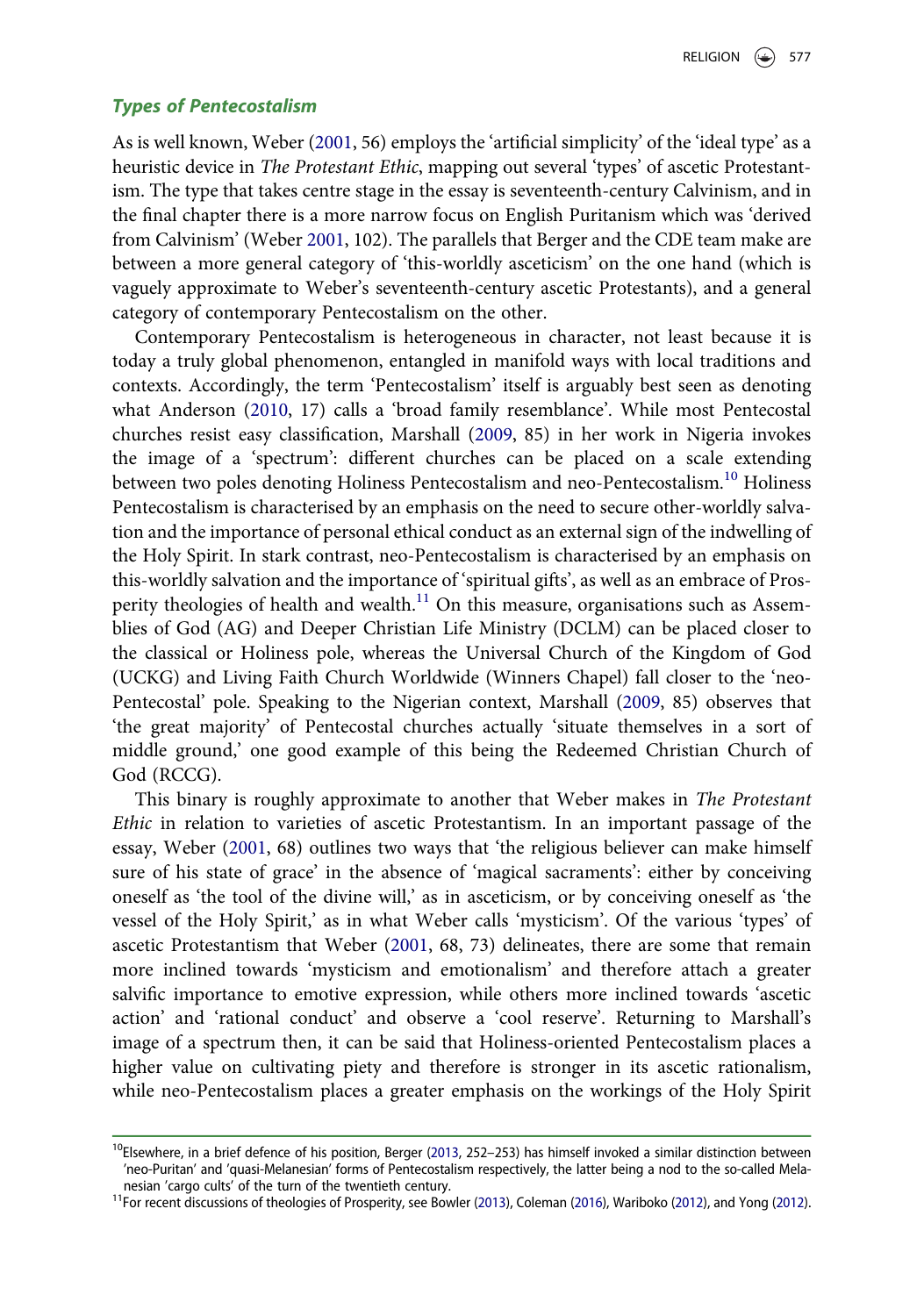and 'the enjoyment of salvation in this world' by feeling 'reconciliation and community with God now' (Weber 2001, 82, 88; see Marshall 2009, 177).

Though Berger and the CDE team speak of 'contemporary Pentecostalism' in a general sense, it is quite clear that the parallels that they make are intended to speak to those forms of Pentecostalism which exhibit a Holiness tendency. Indeed, Berger (2010, 5) himself acknowledges that 'groups that promote a so-called "wealth gospel"' can be seen to 'deviate from the Weberian concept.' Whether or not Berger and the CDE team are correct that strong parallels between English Puritanism and Holiness-oriented Pentecostalism can be sustained (and that those with Prosperity-oriented churches cannot), I want to propose that both Berger and the CDE team seriously underestimate the global influence of neo-Pentecostalism and Prosperity theologies. For example, Berger (2010, 5) classifies Prosperity-oriented churches as mere 'strands' that do not detract from 'the overall picture' in Latin America which allegedly 'fits neatly with Weber's description of the Protestant ethic and its effects.' To illustrate my argument, consider the Pew Forum on Religion and Public Life (2006) survey which revealed that four in five Guatemalan Pentecostals (82%) (who appear in the title of Berger's aforementioned essay) agree that God will 'grant material prosperity to all believers who have enough faith.<sup>'12</sup> While the CDE reports demonstrate a greater awareness of the diversity that exists across Pentecostal denominations in South Africa and within the Prosperity movement, they show almost no interest in the specific socio-economic impact of neo-Pentecostal churches of a Prosperity emphasis (CDE 2012, 72).

It would seem then that Berger and the CDE team not only underestimate the distribution of Prosperity-oriented churches and the prevalence of these theological differences, but that they also fail to engage properly with them. This is disappointing: a comparative study of more Holiness-oriented and more Prosperity-oriented churches in each of these settings would have surely proven immensely valuable. In the following sections, it will become clear that the growing influence of this neo-Pentecostal tendency within contemporary Pentecostalism fundamentally complicates any attempt to draw neat parallels with ascetic Protestantism.

#### Spiritual warfare

Perhaps the most obvious difference between ascetic Protestantism and neo-Pentecostalism concerns their orientation to the world. In stark contrast to the inner-worldly asceticism of Weber's Calvinistic Puritans, neo-Pentecostals do not regard the world as inherently compromising, but rather as a site of redemptive struggle (Meyer 2007, 16). As has been widely-observed of Pentecostals in diverse global contexts, there is a tendency to contend with 'traditional' cultural and religious forms through the performative staging of confrontations or 'ruptures' in a fashion that can serve to preserve rather than diminish their ontological plausibility (Meyer 1998; Robbins 2004). Along these lines, Born Again Christians are enlisted to participate in a zero-sum battle with demonic powers through fervent prayer and evangelism under the rubric of 'spiritual warfare' (Kirby 2017). In other words, the world is reconfigured as a battleground where the 'ethical work of the

<sup>&</sup>lt;sup>12</sup>On the influence of neo-Pentecostalism in Guatemala City, see Kevin Lewis O'Neill's monograph, City of God: Christian Citizenship in Postwar Guatemala (2009).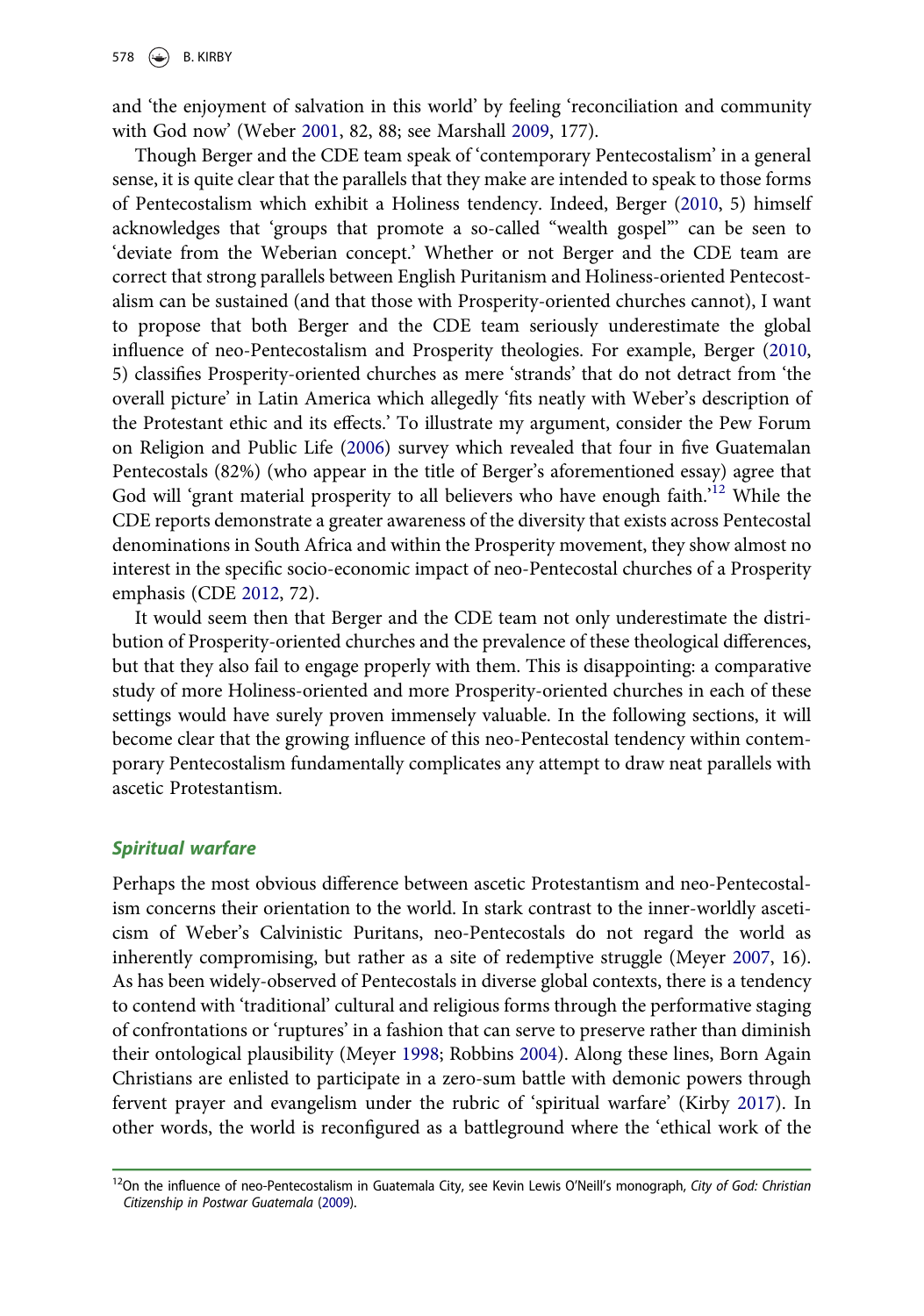self on the self' jostles for space with the influence of external, supernatural forces (Marshall 2009, 176). Accordingly, these churches promote an ontology that is characterised by an intense moral and spiritual ambivalence. The deep-rooted instability of Pentecostal modes of perception, representation, and religious authority only exacerbates this condition (Marshall 2009, 13; 189-190).

The upshot of this is as follows: where for more Holiness-oriented churches (as with Calvinistic Puritans) there is a greater emphasis on the 'inner' dangers of the idolatry of the flesh pertaining to ethical conduct, for neo-Pentecostals the work of self-fashioning is eclipsed by a greater concern about various afflictions and 'spiritual blockages' that impede social mobility, and that may even entail mortal peril if they are not checked by protective practices of spiritual discernment and deliverance (Meyer 2007, 14). Writing about the context of Kenya, Deacon and Lynch (2013, 127) describe how neo-Pentecostalism's strong sense of the agency of the spiritual world in the material realm can actually heighten a sense of 'spiritual insecurity by complicating the range of factors that need to be addressed and adding another layer of ritualised response.' Marshall (2009, 173; 177) proposes that these dynamics actually undermine the 'revolutionary' potential of Born-Again modes of self-fashioning. In other words, the power of Pentecostalism to shape practical conduct through particular techniques of self-fashioning is weaker than that of ascetic Protestantism because it vies with a concern for securing spiritual protection. Indeed, this dynamic is further exacerbated because of the overall importance that Pentecostals attribute to sensation as a mode through which the presence of the Holy Spirit is confirmed (Marshall 2009, 128f; Meyer 2010, 754). Understood in Weber's terms, the psychological pressure of proving one's state of grace is 'diverted' from 'a rational struggle for perfection' to one's 'present emotional state' (Weber 2001, 87, 92). This underscores the point that Pentecostalism does not possess the same capacity to shape practical conduct as the form of Calvinistic Puritanism in which Weber is interested.

#### Prosperity Gospel

There is another reason that neo-Pentecostalism marks a very 'un-Puritan' orientation to the world: not only are believers committed to witnessing its transformation with the aid of the Holy Spirit, but also to securing as ends in themselves worldly success, material wealth, and good health. While reaching eternal life remains important for these churches, there are many heavenly gifts that can be enjoyed in this life as not only a sign but a foretaste of that which is to be come. As with most Methodists and many of the Baptist sects, Pentecostal churches of all stripes do not subscribe to the doctrine of election which is central to the argument advanced in The Protestant Ethic. Even though Pentecostals are not bound to seek 'release' from religious doubts about the certitudo salutis, the 'self-confidence' through 'intense worldly activity' that Calvinists were expected to exhibit as 'proof of election' is mirrored in the 'personal agency' that is fostered by neo-Pentecostalism (CDE 2012, 73). However, this self-confidence is decidedly not exhibited primarily through commitment to one's (professional) calling and the accumulation of capital. Where for Weber's Puritans the 'attainment of [wealth] as a fruit of labour in a calling was a sign of God's blessing' on those who have achieved a higher state of perfection, and was undertaken for the sake of the world to come, the explicit 'pursuit of wealth as an end in itself' was looked upon as 'highly reprehensible' (Weber 2001, 116). Likewise,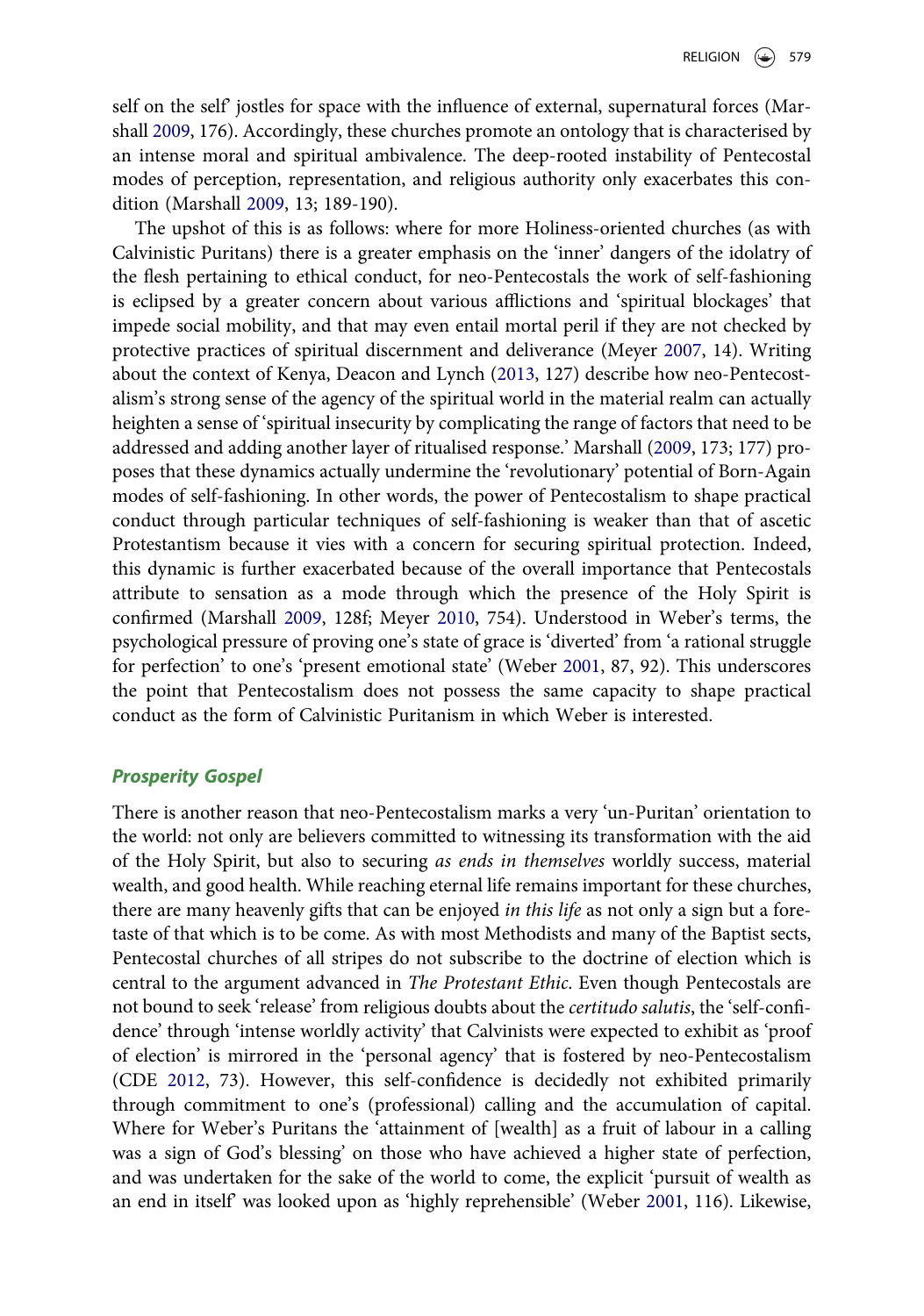while worldly Protestant asceticism had the momentous effect of 'freeing the acquisition of goods from the inhibitions of traditionalist ethics' by legalising the 'impulse of acquisition' as 'directly willed by God', the 'irrational' use of wealth as in the case of 'outward forms of luxury' was still condemned as 'idolatry of the flesh' (Weber 2001, 115).

In marked contrast, many neo-Pentecostals assert their 'right to enjoy prosperity, including expensive consumer items, elegant clothes, a nice house and a flashy car' (Meyer 2007, 17). Far less religious significance is attached to the importance of the accumulation and re-investment of hard-earned profit. Instead, 'inner-worldly asceticism has been replaced with the concern for pragmatics of material gain and the immediacy of desire,' with frivolous consumption and the pursuit and enjoyment of wealth and material consumer goods for their own sake having been granted explicit religious legitimation as indicators of divine favour (Comaroff and Comaroff 2000, 315).

It is now clear why commentators like Berger understand certain forms of neo-Pentecostalism that place less of an emphasis on hard work and the total 'rationalisation' of selfconduct to positively obstruct development practice, namely because the processes by which believers can achieve success and wealth do not conform to utilitarian economic rationalities but are 'enchanted' and complicated (see Gifford 1990; 2004; Marshall 2009, 177; Gifford and Nogueira-Godsey 2011, 21). For example, Marshall (2009, 173) observes that in some Nigerian neo-Pentecostal churches the performance of miracles allows for 'the instantaneous production of value' in a manner that reflects the complex and mystified nature of the production of wealth in neoliberal economies, where hard work is increasingly divorced from the promise of personal economic rewards (Barker 2007, 421f). In the most extreme cases, Marshall (2009, 190) suggests, 'the work of the self [is reduced] to the simple ritual act of conversion and the giving of money for "God's work".'

#### Pentecostal sociability

The argument presented in The Protestant Ethic is undoubtedly an 'individualistic' one in the sense that Weber takes as his point of departure the (internal and ethical) 'spirit of capitalism' fostered within ascetic Protestants. Nevertheless, Weber is still preoccupied with the (external and institutional) 'form of capitalism', and particularly the distinctive social groups to which ascetic rationalism gave rise.<sup>13</sup> In connection with this I want to consider another point of comparison between Pentecostalism and ascetic Protestantism.

It was seen above that ascetic Protestantism advocated an 'exclusive trust' in the Deus absconditus (hidden God) and warned 'against any trust in the aid of friendship of men,' leading to the 'inner isolation of the individual' (Weber 2001, 62). Paradoxically, however,

 $13$ While there are many glimpses of this theme throughout *The Protestant Ethic*, Weber explicitly states that he wishes to explore at a later date 'how Protestant Asceticism was in turn influenced […] by the totality of social conditions' (Weber 2001, 125). By 'social conditions' here, Weber has in mind everything that is 'located between politically organized, or acknowledged powers, such as the state, and the town council (Gemeinde), and official churches, on the one hand, and the organically grown community (Gemeinschaft) of the family, on the other' (Weber 2002b, 200). Though Weber never produced a truly comprehensive treatment of this theme (which is partly why it is so often overlooked), it is the subject of an essay written in 1906, around the time of the original edition of The Protestant Ethic, entitled "Churches" and "Sects" in North America' (2002a). (A later reworking of this essay, entitled 'The Protestant Sects and the Spirit of Capitalism' [1946] was published in 1920, but was first drafted in 1907.) A useful outline of Weber's more mature thought concerning the Protestant sects appears in a speech entitled Voluntary Associational Life [Vereinswesen] (2002b) which he delivered to the German Sociological Society in 1910. By this stage, Weber's interest in associational life was increasingly socio-political as opposed to socio-economic.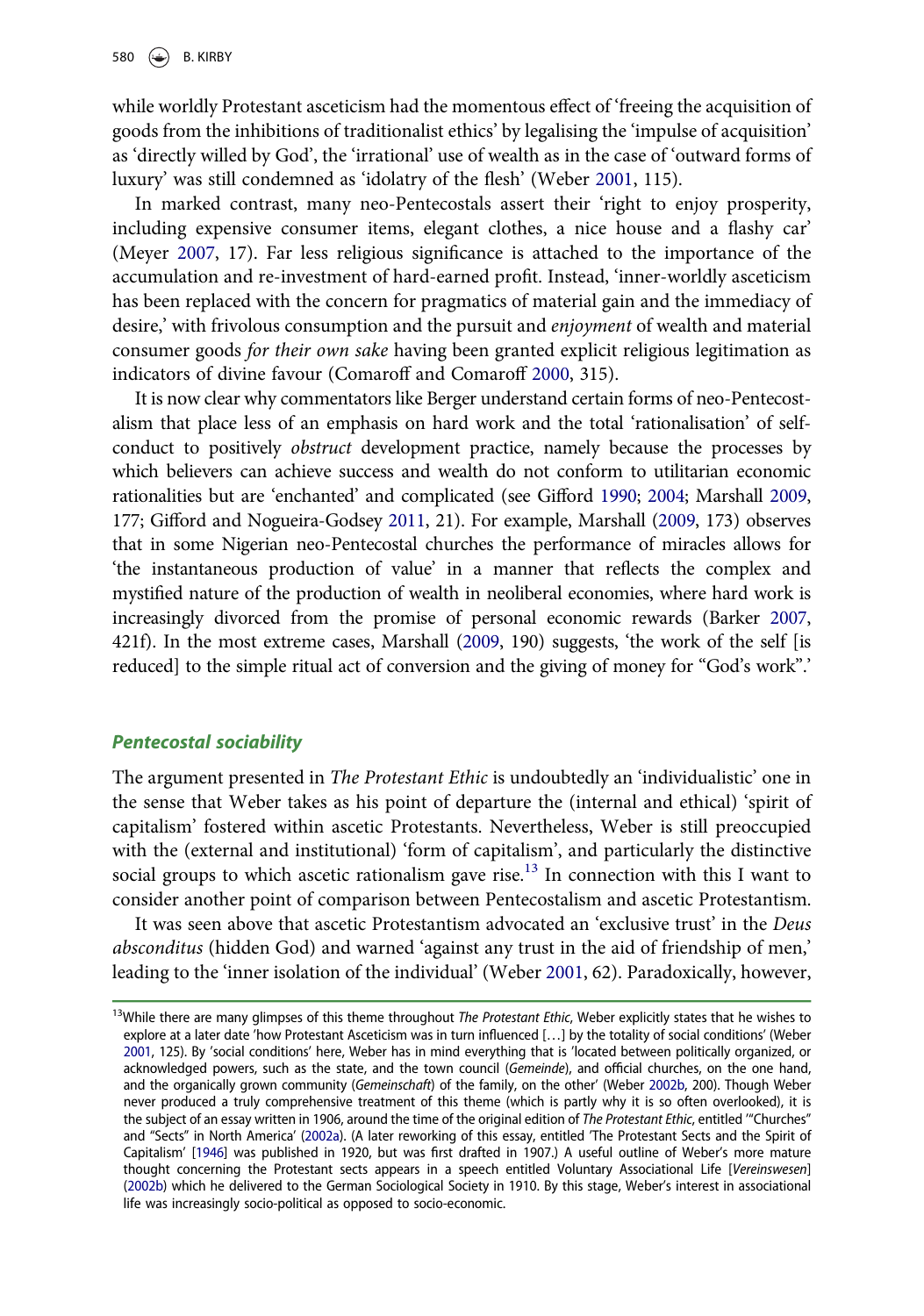this individual assurance could only be secured through social means. In the absence of 'sacramental magic', it was 'only by proving oneself in life, and particularly through labour in a calling,' that the ascetic Protestant could be assured of her 'regeneration and justification' (Weber 2002a, 208–209). This led to the genesis of a peculiar kind of congregation, disconnected from 'political powers and their doings', whose 'social cohesion' was 'exclusively founded' on proof of election (Weber 2001, 97; 2002a, 213–214). Weber called these communities 'sects' (characterised as exclusive and voluntary social groups), which he famously distinguished from 'churches' (characterised as inclusive and obligatory social groups). Put simply, where people are simply indiscriminately born into churches, sects are composed of people who 'qualify for membership on purely religious grounds' (Weber 2002a, 210).

To join a sect, an individual would first need to make an active choice to seek membership, and then be subjected to 'thorough scrutiny' concerning their 'moral and business conduct' (i.e., their commitment to 'specialized labour in a calling') to demonstrate their 'religious qualifications' before being granted admission (Weber 2002a, 207–208). For this reason, membership of a church community would come to guarantee 'the good standing of the individual, not only socially, but also, and especially, in terms of business,' as well as her 'creditworthiness' (Weber 2002b, 205–206). As a means of protecting the 'purity' of their membership, many sects exercised a form of 'Church discipline' that entailed 'ruthlessly rigorous control over the conduct of their members, paying particular attention to their business probity' (Weber 2002a, 208). Accordingly, the limited size of sects as social groups was critical to exerting 'Church discipline', specifically because it would ensure that members 'know each other personally,' thus enabling them to 'keep a check on how they are "proving" themselves' (Weber 2002a, 209). Here it is clear how the social form of ascetic Protestantism would also bear back on the 'inner workings' of a person and 'public values' which take centre stage in The Protestant Ethic itself, reinforcing the specific type of practical conduct that Weber elaborates in the essay (Weber 2002b, 202, 207).

Despite 'the general decline in the influence of religious factors' from the eighteenth century that Weber narrates in The Protestant Ethic (which he noted was less evident in the United States), he suggests that the sect is actually the 'archetype of every association' of a voluntary character, including clubs and societies; he even credits the sect as solely responsible for giving 'American democracy its characteristic flexibility of structure and its individualistic character' (Weber 2002a, 206, 212; 2002b, 201). As with religious sects, these associations are disconnected from political groups, they are oriented to worldly activity (e.g., social causes), and they also exert a great deal of 'disciplinary' control over the 'practical conduct' of members whose 'cohesion' is founded on shared interests.

Returning to contemporary Pentecostalism, it is interesting to note that several parallels exist with ascetic Protestantism here with regards to patterns of sociality. Like ascetic Protestants, Pentecostals advocate 'exclusive trust' in God and a distrust of social ties which leads to their 'inner isolation' (Weber 2001, 62). This condition is amplified by the aforementioned 'uncertainty' that characterises neo-Pentecostal ontologies, as identified by Marshall. In this regard, there is a certain paradox to neo-Pentecostalism: while salvation is expressed through 'the satisfaction of worldly desires' such as wealth, social mobility, and health, it is 'these very desires' that the 'devil uses to lure souls from the straight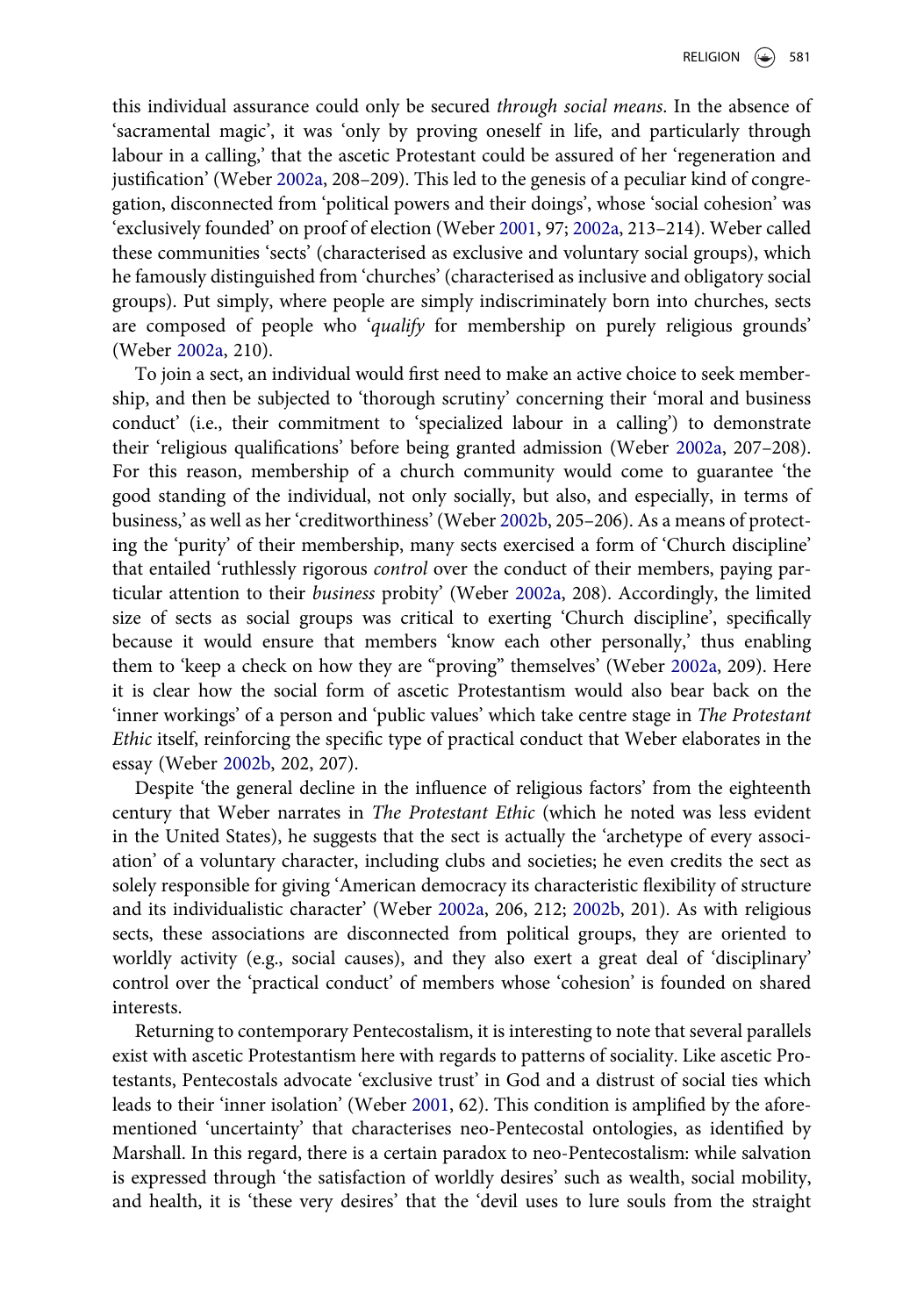and narrow path' (Corten and Marshall-Fratani 2001, 10). As a result, individuals are not only encouraged to be suspicious of the wealth of other people, but also of the possibility that other individuals (potentially operating under the influence of a spiritual 'principality') can be blamed for 'blocking' the wealth or affluence of the faithful (Meyer 2007, 18). Marshall (2009, 189f; 194ff) observes that this has had far-reaching consequences for 'old forms of sociability and solidarity.' In the context of Nigeria, '"blessings", financial or otherwise, are deliberately and explicitly detached from a redistributive economy based on kinship and ethnicity,' and financial and social obligations relating to extended kinship networks are dismantled in favour of the individual and the nuclear family (see too Meyer 1998; Barker 2007; Bialecki, Haynes, and Robbins 2008). If 'brotherly love' was redefined under Calvinism as just doing one's job to the best of one's ability, under neo-Pentecostalism it has been redefined as 'discerning, convicting, and overcoming the evil the neighbor may be harboring' (Weber 2001, 64; Marshall 2009, 195). The effect of this only serves to reinforce a modern 'spirit of distrust and suspicion' (Marshall  $2009, 234$ <sup>14</sup>

On this basis, a case could be made that the 'inner isolation' fostered by Pentecostalism is even more radical than that of ascetic Calvinistic Puritanism since congregation members themselves routinely become targeted by the suspicion of fellow worshippers. To be clear, this in no way weakens the parallels between these two social forms: Weber (2002a, 213) considered the Protestant sects to be not emotionally warm 'communities' [Gemeinschaften] but impersonal 'societies' [Gesellschaften]. Likewise, for all their sensational appeal, the remarkable proliferation of Pentecostal churches worldwide is not so much grounded in emotional 'warmth' as it is a shared commitment to a 'Pentecostal program' in order to advance individual goals (Marshall 2009, 13). As with ascetic Protestants, Pentecostals can be assured of their justification through what Weber (2002a, 208) calls 'proving oneself in life' [Bewährung]. In the case of neo-Pentecostalism, this entails staging a particular 'style of life' characterised by ecstatic worship, moral rectitude, and material abundance (Marshall 2009, 13). In addition to wielding a degree of control over who can be recognised as a member, Pentecostal congregations also extend a great deal of 'disciplinary' control over the conduct of believers as a means of protecting the 'purity' of their membership, not least through smaller social gatherings such as Bible study groups.<sup>15</sup>

#### The limits of the Protestant Ethic

As my close reading of Weber in this section has demonstrated, the parallels that Berger and the CDE draw between ascetic Protestantism and contemporary Pentecostalism are weaker than they might first seem, particularly with regard to the growing number of

<sup>&</sup>lt;sup>14</sup>Whether we need to be as pessimistic as Marshall in her work in Nigeria about the capacity of Pentecostal churches to successfully generate new, stable forms of sociability remains to be seen, with many arguing to the contrary (see Barker 2007; Bialecki, Haynes, and Robbins 2008; de Boeck and Plissart 2004; Haynes 2012; Robbins 2009). Along these lines, there is an interesting conversation yet to be had with respect to Marcel Mauss's notion of 'the gift' and Prosperity practices which, as Bialecki, Haynes, and Robbins (2008, 1150) show, could be evidence of how Pentecostal churches actually resist capitalist modes of exchange (see too Coleman 2004; 2006; de Boeck and Plissart 2004: 198; Marshall 2009, 192).

<sup>&</sup>lt;sup>15</sup>Because Weber only alludes to the social support provided by the Protestant sects, I do not here discuss how Pentecostal churches may serve as sites for the development of skills, the exchange of resources, and the delivery of social services, and so on. On this see the collections edited by Attanasi and Yong (2012) and Freeman (2012), as well as chapters by Freeman (2015), Freston (2015), and Sharpe (2013).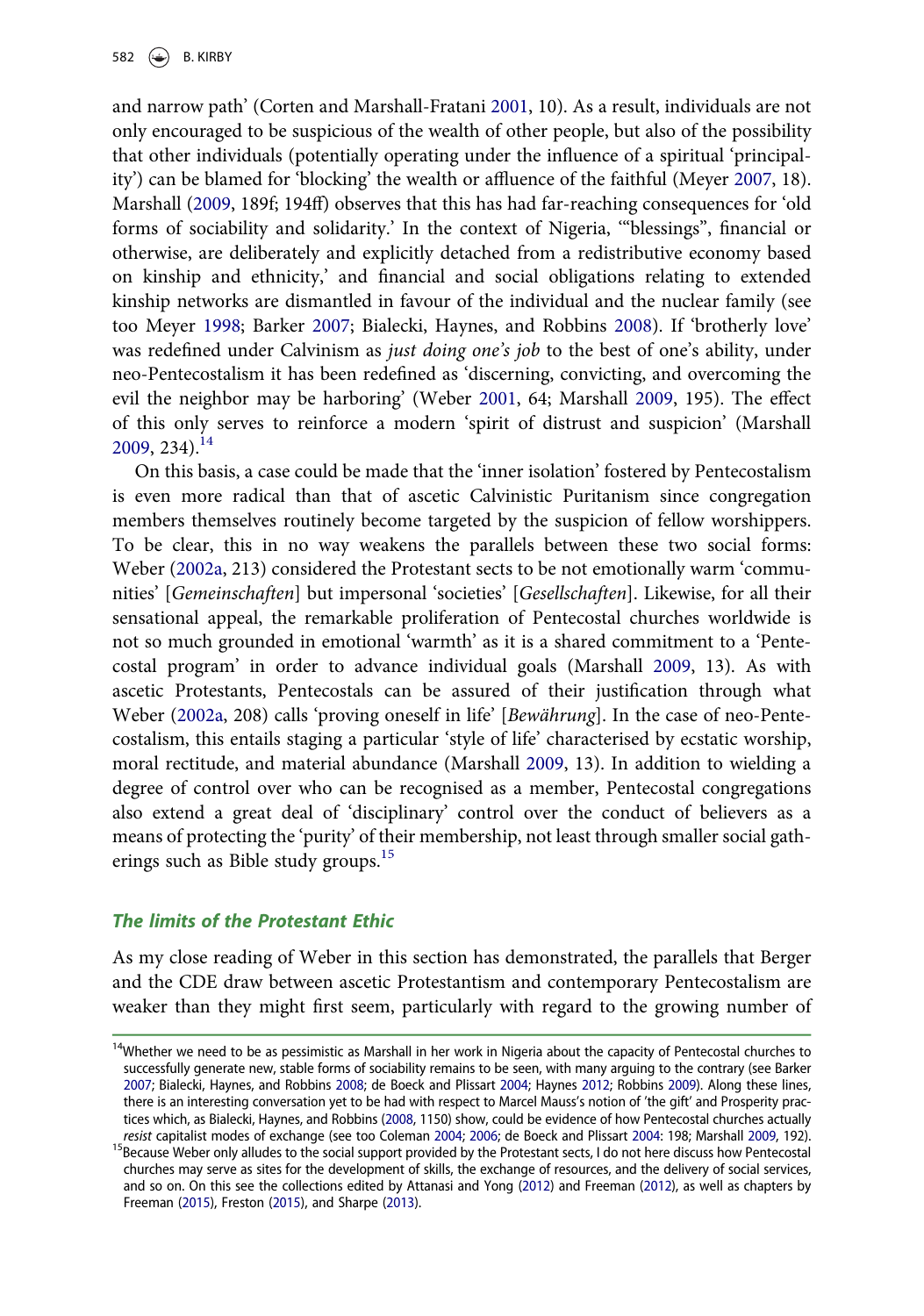congregations that exhibit a neo-Pentecostal tendency. While the social form of these churches does resemble the Protestant sects in which Weber is interested, and which are able to further embed practical conduct by establishing sharp social boundaries and strict regulation of conduct, it remains the case that Pentecostalism does not shape practical conduct in the way that Weber understands ascetic Protestantism to have done. This is because the believer is not only occupied with regulating their practical conduct in order to assure their justification, but also cultivating particular types of emotive expression, securing spiritual protection, and pursuing material goods. Even further, the type of practical conduct to which Pentecostals subscribe is less economically rational, best exemplified by the pursuit of material goods as ends in themselves, and through means that do not confirm to 'sober economic virtue' or 'utilitarian worldliness' but that are fundamentally 'enchanted' (Weber 2001, 119).

Putting aside these comparisons to make a more general point, it is striking that in professing to stick close to Weber as an interlocutor, Berger and the CDE like many commentators actually end up zooming in on one very specific aspect of The Protestant Ethic, namely Weber's (2001, xxxvii) account of ascetic Protestantism having 'unforeseen' role in facilitating the rise of 'sober bourgeois capitalism'. As has been seen, they do so primarily in order to explore the potential of Pentecostal churches to further 'modern economic development'. None of this is in itself problematic. My concern is rather with how Berger and the CDE team offer a somewhat superficial account of the text. The establishment of a bourgeois constituency and the impulse to accumulate capital are themes that, while vital, are in fact only supporting elements of Weber's overarching argument, which I take to be about the particularity of Western capitalist modernity and its historical development. Furthermore, Berger's almost celebratory treatment of capitalism as an economic system jars considerably with the ambivalent tone that marks Weber's genealogical account. Most problematic of all is the way in which Weber and the 'Protestant ethic' are repeatedly invoked in support of an ahistorical and normative model for economic development in Southern contexts. For example, Berger (2010, 7) proposes that 'something like the Protestant ethic is a necessary though not sufficient causal factor if a population is to move successfully from poverty to a reasonably decent standard of living.' Yet as Paul Freston (2015, 147) observes, Weber 'wrote about a specific historical juncture,' a 'specific group of Protestants,' and 'a specific social location.' A scholar as rigorously committed to empiricism and historicity as Weber 'did not imagine that a constant repeat of that process would be necessary to maintain capitalism where it was established or to establish it where it is not' (Freston 2015, 147). Instead of looking back to the types of ascetic Protestatism that facilitated the rise of modern capitalism, should we not be looking to the inheritors of the legacy of ascetic Protestantism, the 'specialists without spirit', and beyond? I propose that the distinctive Pentecostal ethic that has been elaborated here should be understood in relation to the present era of global capitalism in which it is flourishing. It is precisely this matter that I take up in the next section.

# A New Spirit of Capitalism

The global political-economic landscape has undergone dramatic changes in the century that has passed since the publication of The Protestant Ethic. The rapid expansion of Pentecostalism is taking place in a world that is no longer dominated by the capitalism of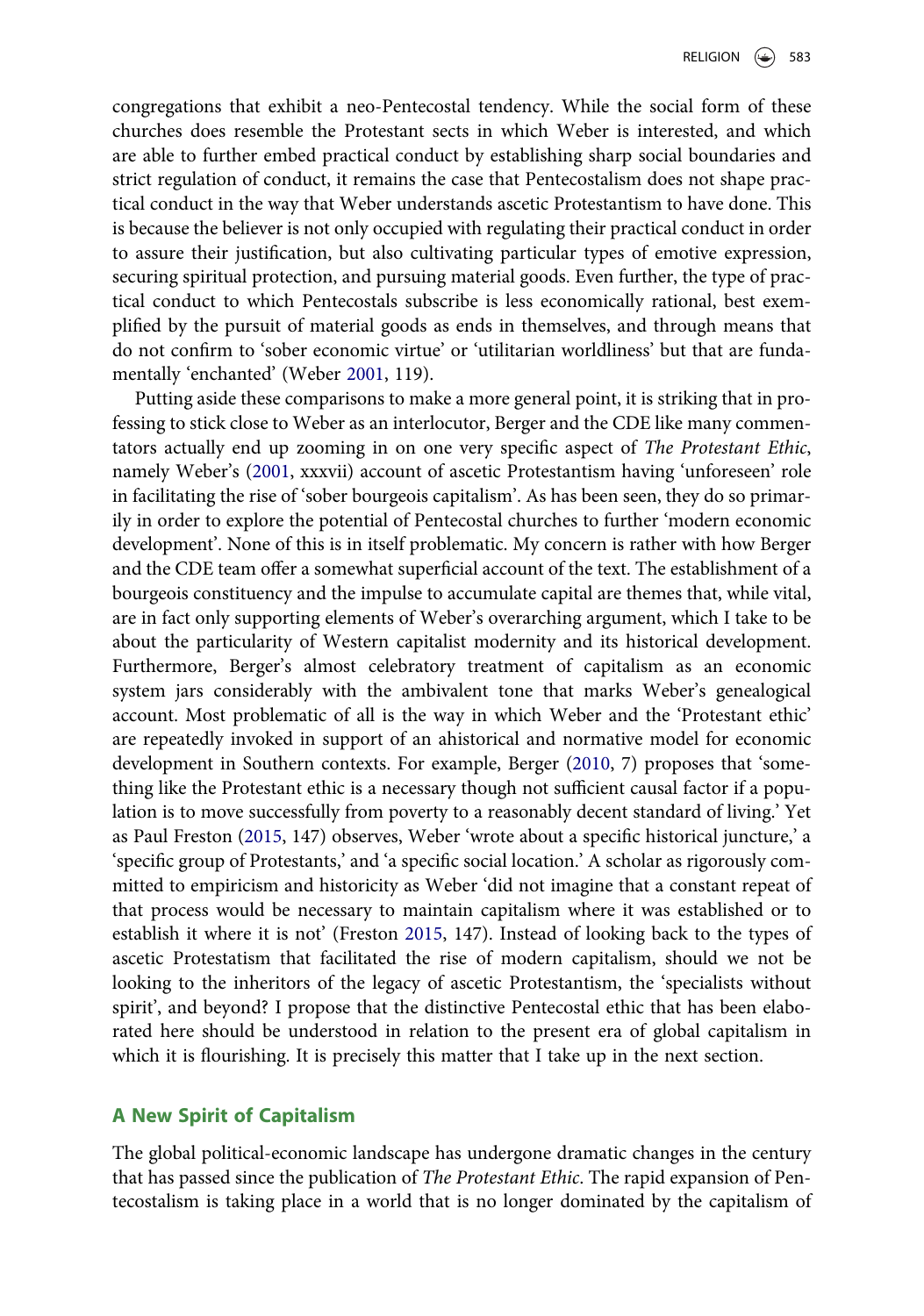Weber's day. Modern, industrial capitalism was characterised by the systematic pursuit of efficiency and the accumulation of capital through the rationalisation and refinement of 'the technical means of production, transportation, communication, finance, and management' (Antonio and Bonanno 2012, 3). Today we are living in an age of global neoliberal capitalism which, while manifesting itself differently and unevenly in various local settings, is a process typically distinguished by such phenomena as the transnationalisation of production, the 'expanding scale and abstraction [and acceleration] of transactions across the globe, the tension between the mobility of capital and the fixities of the nation state, the erosion of many of the institutional forms of liberal democratic society,' a culture of consumerism, and so on (Antonio and Bonanno 2012, 6; Comaroff 2012, 62). These processes have been particularly in evidence in Southern contexts as a result of decades of economic restructuring (Barker 2007, 408).

Perhaps the question we should be asking then is why Pentecostalism is flourishing as part of this 'reconfigured social landscape,' as well as how, in Jean Comaroff's (2012, 51) words, this enables us to 'speak back' with 'latter-day insight, to classic accounts of religion and modernity' such as The Protestant Ethic, rather than lining up with them. As Comaroff (2012, 43) observes, we should expect Pentecostal movements to 'have a great deal to teach us about the current social epoch' insofar as their great success has come at a time when 'so many other, characteristically modern institutions and sensibilities have faltered.' One thinks here of how religious groups worldwide have increasingly taken the place of trade unions and labour parties as vehicles for citizens to secure socio-economic wellbeing (Torpey 2010).<sup>16</sup>

# Secularisation

The most obvious way in which we are well-positioned to 'speak back' to Weber concerns the matter of 'the elimination of magic from the world' (Entzauberung), sometimes translated as 'disenchantment'. Ample criticism has, in recent decades, been directed at Weber for his contribution to the theories of secularisation that proliferated in the twentieth century. For instance, in view of the astonishing worldwide growth of Pentecostalism, Jean Comaroff (2012, 61) appears to have Weber in mind when she tells of how the 'enduring, even intensifying salience of the sacred […] defies the telos of disenchantment, presumed by the great evolutionary theorists of modernity.' Indeed, it is along such lines that Weber (2001, 61) speaks of ascetic Protestantism as the 'logical conclusion' of 'that great historical process in the development of religions, the elimination of magic from the world.' There is too the famous image of the now autonomous 'steel casing' with which he closes *The Protestant Ethic* from which 'the spirit of religious asceticism [...] has escaped' (Weber 2001, 124).

I note, however, that Weber himself does not make heavy use of 'secularisation', a concept that was at that point nascent in form. The Protestant Ethic itself contains only a handful of references to the term; as was seen above, it is 'rationalisation' that is the

<sup>&</sup>lt;sup>16</sup>For all their capacity to enable Born Again subjects to move from 'victim to victor' (Martin 2011, 70) and to provide 'a greater sense of hope, agency, and control' (Deacon and Lynch 2013, 127), it is notable that neo-Pentecostal churches tend to offer very little in the way of a structural critique of socio-economic realities (Van Dijk 2012, 97), easily falling back on individualised (and sometimes spiritualised) accounts of development and prosperity, and rather encouraging congregants to be beneficiaries of the present economic order (Sharpe 2013, 174f; Clifton 2014, 274; Marshall 2009, 91; O'Neill 2009; see too chapters by Andrew Chesnut, Douglas Hicks, and Eloy H. Nolivos in Attanasi and Yong 2012).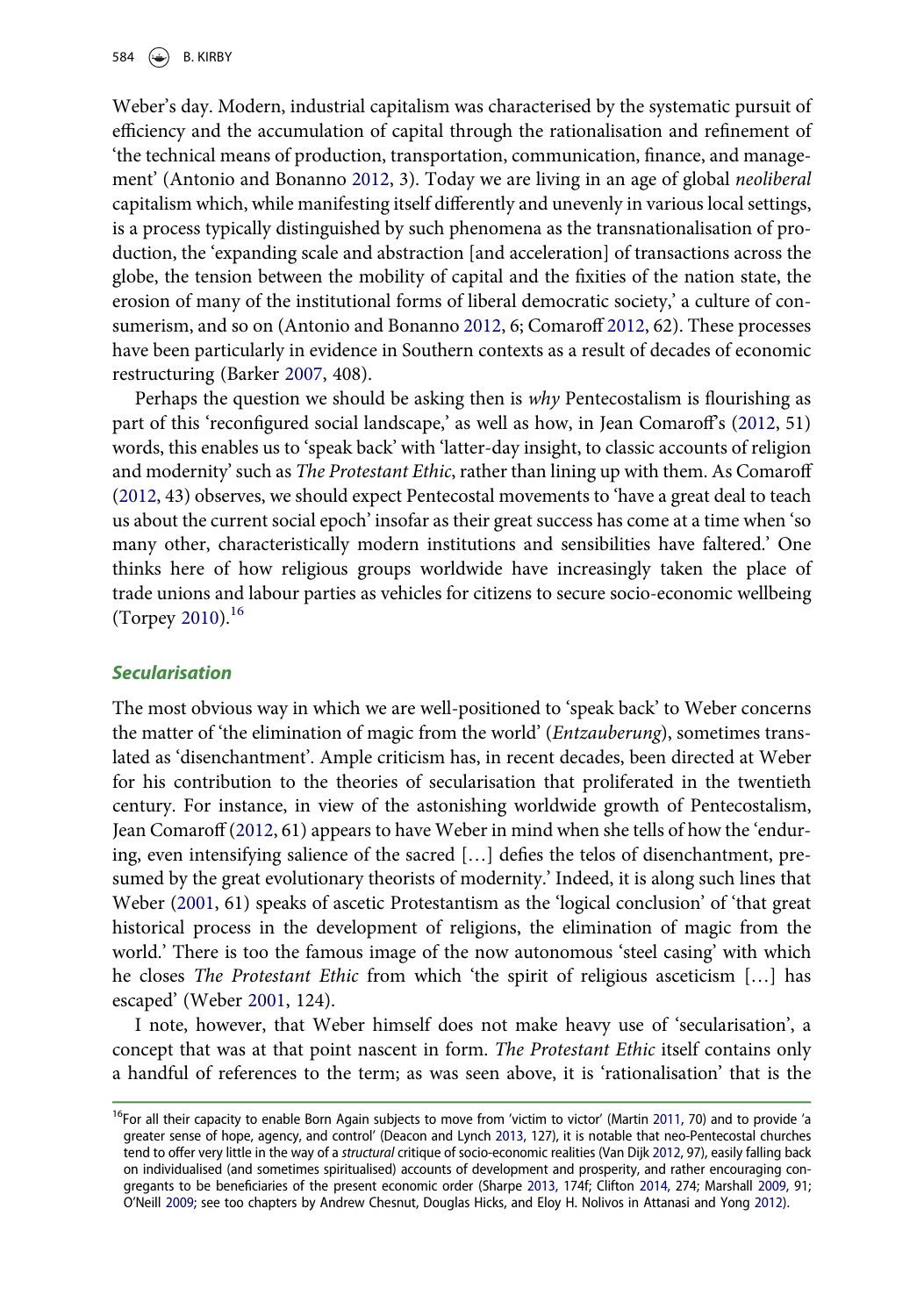great theme of that text. In this respect, as Peter Ghosh (2014, 274–275) observes, Weber's is 'unlike any conventional portrayal of secularization' because he emphasises continuity rather than discontinuity between religious and secular 'phases'. 'Continuity' here refers to two things: 'continuous processes of rationalization that have been operating throughout history' on the one hand, and on the other, ascetic Protestantism as the determining 'moment' that bridges the transition to 'secular' modernity (Ghosh 2014, 274–275). By no means did Weber (2001, 124) regard these evolutionary-historical processes to be universal, as many commentators have suggested, nor does he appear to have perceived them as irreversible:

No one knows who will live in this [steel casing] in the future, or whether at the end of this tremendous development entirely new prophets will arise, or there will be a great rebirth of old ideas and ideals, or, if neither, mechanized petrification, embellished with a sort of convulsive self-importance.

Of course, all this is not to detract from the fact that were he alive today, Weber would no doubt have been surprised by the astonishing global resurgence of religion in public life, and not least that of Pentecostalism.

#### A new elective affinity

Beyond merely 'persisting', Jean Comaroff (2012, 50) is interested in how Pentecostal movements are actually 'integral to a reorganisation of core components of capitalist modernity as a social formation.' This is to explicitly go beyond the likes of David Martin (2011, 79) who is content with a scaled-back perspective on the relationship between Pentecostalism and capitalism, narrowing his focus to that of more local, small-scale transformations of economic subjectivities. For Jean Comaroff (2012, 43) among others, contemporary Pentecostalism 'is no less integrally connected to the spirit of capitalism than was its Weberian precursor, albeit to capitalism in its late-modern, post-industrial phase.' In its theology and characteristic modes of worship, Pentecostalism is arguably positioned at the very forefront of neoliberalising processes that are remaking the 'rationalist telos of modernisation and development' (Comaroff 2012, 56). This is an account of the relationship between Pentecostalism and capitalism of comparable ambition to that elaborated by Weber in The Protestant Ethic.

First, in putting 'market forces to the purpose of promoting Christian value,' Prosperity-oriented churches can be seen to share the same twin goals as the neoliberal state, namely 'enhancing profitability and promoting entrepreneurial citizens' as 'the end and measure of good governance' (Comaroff 2012, 55; see too Lauterbach 2016). For example, Rijk Van Dijk (2012, 96) shows how Ghanaian Pentecostal churches endeavour to transform Born Again subjects into 'proactive and goal-oriented [agents]' who are 'time-conscious', financially savvy, and 'prepared to cut away from any social obligations [such as extended family ties] that stand in the way of meeting his or her goal.' The particular behaviours that these churches inculcate are of great use in the 'flexible and volatile labour conditions of the post-Fordist economy' where flexibility and specialisation are rewarded, and job insecurity and unemployment is commonplace (Bialecki, Haynes, and Robbins 2008, 1149; Freeman 2012, 18; see too Barker 2007, 427). In pursuit of this aim, Pentecostal movements dismantle the longstanding divisions between 'sacred' and 'secular' domains, between 'moral, economic and political institutions, the better to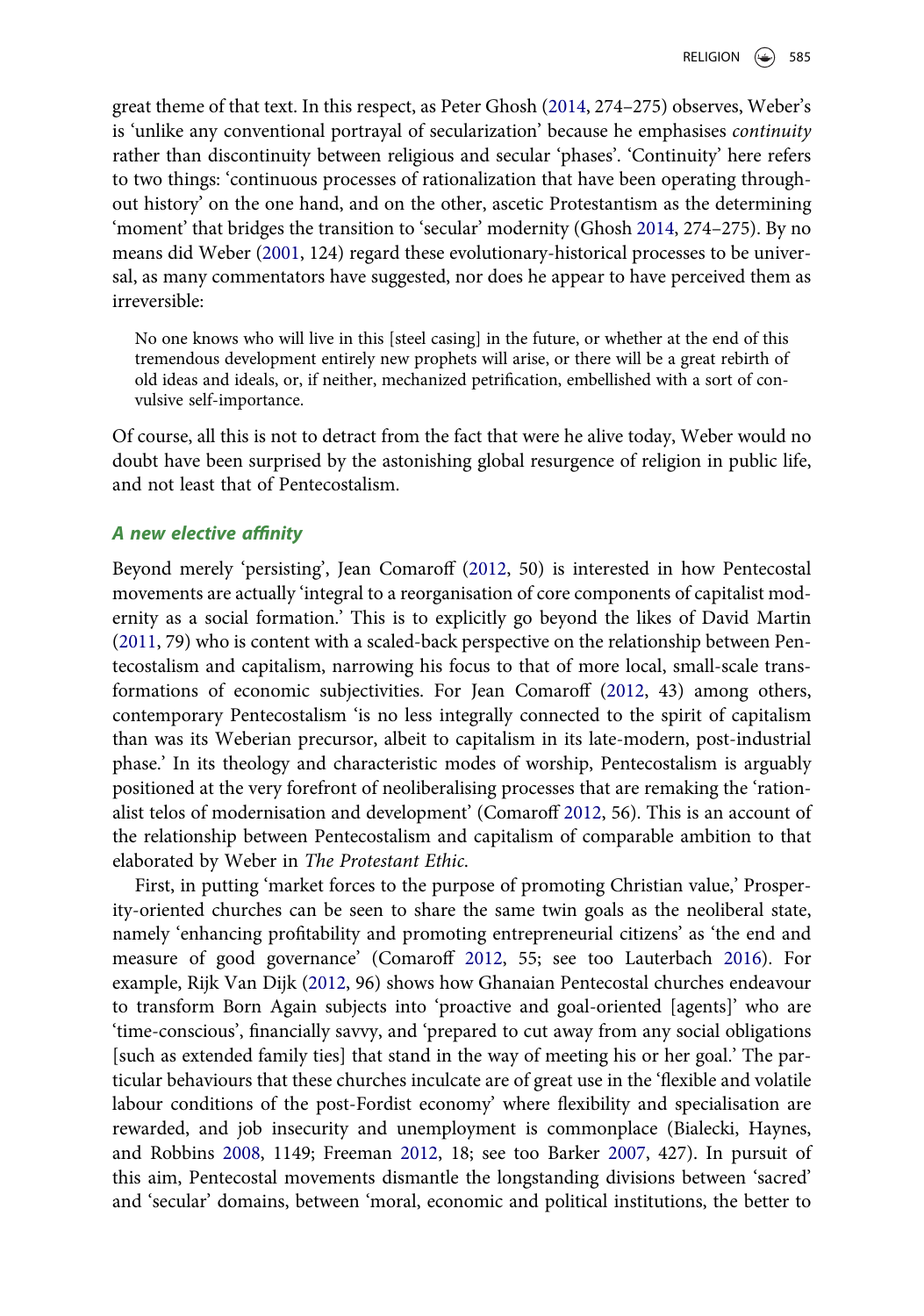embrace them all under a single, fundamental principle of productivity' (Comaroff 2012, 55). As Ruth Marshall (2009, 182) articulates it in a Weberian flourish, Born-Again identity is best understood not in terms of 'institutional affiliation' but rather 'in terms of "vocation," through the application of Born-Again principles to every aspect of life.' Under neo-Pentecostalism then, the renewed appeal of an 'enchanted' ontology is (seemingly paradoxically) accompanied by a further intensification of the process of rationalisation that Weber identified, entailing the systematic instrumentalisation of all individual conduct and social relationships in order to maximise efficiency and utility. This echoes the 'economization' of non-economic domains that Wendy Brown (2015, 31–32) proposes is a 'distinctive signature' of neoliberalism as a 'governing rationality'. Under this rubric, subjects are reduced to human capital, the 'value' of which they are expected to constantly supervise and enhance through 'practices of entrepreneurialism' and 'self-investment' (Brown 2015, 22). $17$  There are striking parallels here with Weber's line about the 'specific type of conduct' by which Calvinistic Puritans would 'methodically supervise' their state of grace, and indeed with Weber's proto-Foucauldian observation about the 'internal form of self-discipline' in 'all departments of private and public life' that the Reformation inaugurated (see Rose 2007). It is also worth reflecting here on Weber's argument concerning the relationship between Protestant sects and voluntary associations. More specifically, the question arises of whether Pentecostal congregations might resemble other modes of social formation characteristic of the present era. Lanz and Oosterbaan (2016, 497) answer in the affirmative, speaking of Pentecostalism as an 'entrepreneurial religion' whose 'congregations constitute a paradigmatic neoliberal form of organization': a 'radically free-market organizational structure' which maximises the 'entrepreneurial self-government' and security of their adherents.

Second, beyond merely acknowledging and endorsing this-worldly desires, Pentecostal churches operate through a new 'economy of affect'; the promise of an unmediated encounter with God (Comaroff 2012, 59). This development correlates with new forms of subject-formation under neoliberalism through the vehicle of 'affect in the idiom of mass-marketed consumer desire' (Comaroff 2012, 59). The appeal of this 'culture of affective realism' is that it addresses the advance of ethical relativism; a matter that considerably exercised Weber. Rather than capitalism developing 'a secular autonomy, free of the need for Godly reenforcement' as Weber had imagined, there is in fact 'a more intrinsic, enduring connection between capitalism and various strains of Protestantism [...] than [Weber] recognised' (Comaroff 2012, 61). This 'intrinsic relation of bornagain faith to the neoliberal turn' relates not only to a reconfigured 'institutional landscape' then, but also 'the ontology of how the world works, how history is made, how human agents act' (Comaroff 2012, 56).

This is the sort of argument that I propose warrants the title 'neo-Weberian'. While Comaroff does not adopt the same genealogical method as Weber, what she shares with him is a concern for the socio-cultural *embeddedness* of economic action, convincingly positing an elective affinity between contemporary Pentecostalism and the latest phase

<sup>&</sup>lt;sup>17</sup>Peter Ghosh (2014, 305) presents an intriguing hypothesis which is relevant to this matter, namely that Weber (2001, xxxiv) identifies an 'extra-rational' or 'charismatic' component to capitalism which he associates with the figure of 'the capitalistic adventurer' or entrepreneur. It strikes me that Weber did not foresee that the return of this enterprising figure under neoliberal capitalism at the end of the twentieth century, having attained 'freedom' from the 'steel casing' of wage labour, actually served to further the ends of rationalisation and specialisation.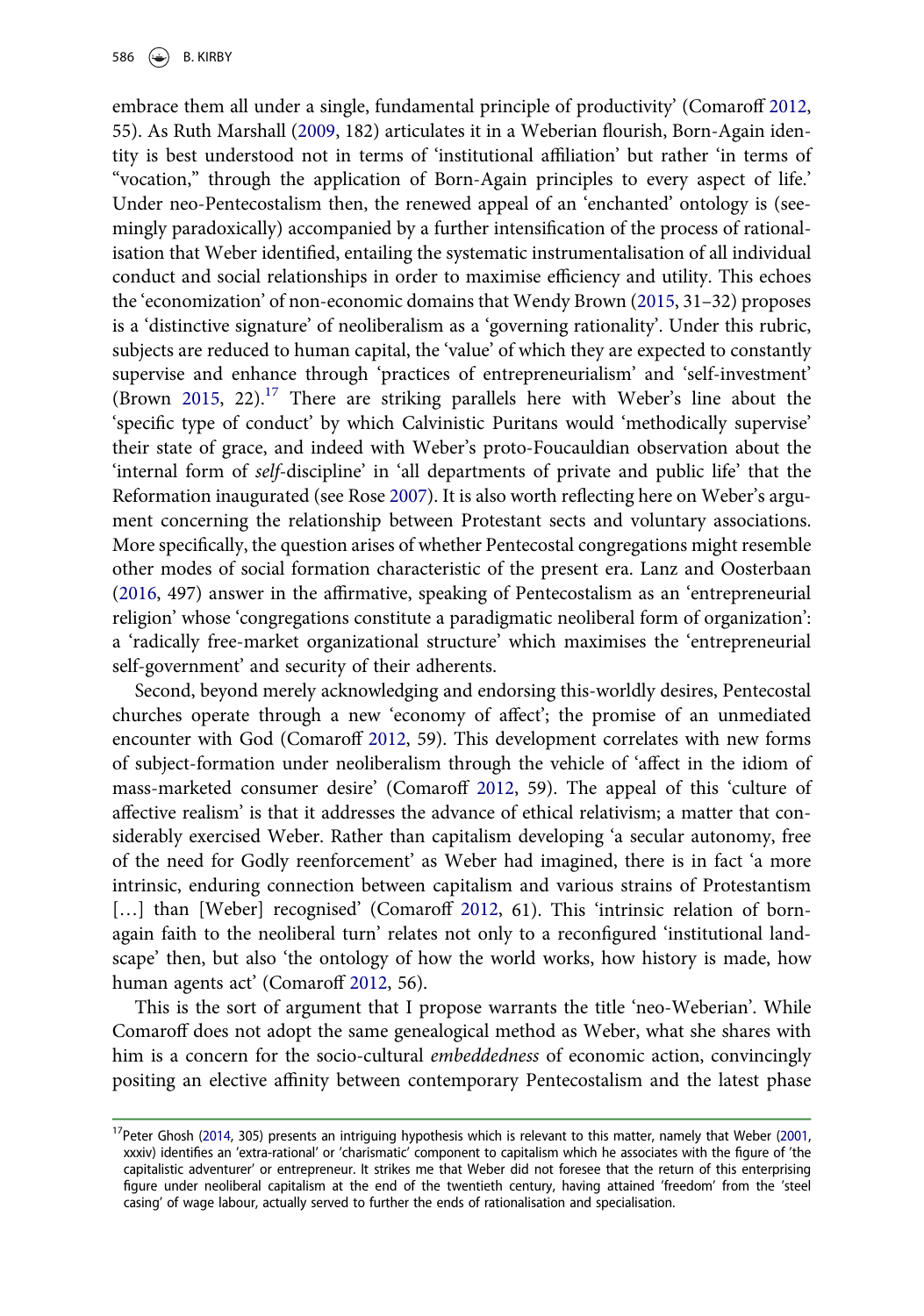of neoliberal capitalism; there is a coherence or sympathy between these ethics and forms. As Isabelle Barker (2007, 427) phrases it in a complementary article, Pentecostalism successfully embeds neoliberal economic restructuring into social life' by fostering 'norms and behaviours that harmonize well with the demands of neoliberal economies.'

## Conclusion

In this article I have explored how The Protestant Ethic contributes to efforts to understand the contemporary relationship between Pentecostalism and capitalism. I began by considering the merits and limitations of drawing parallels between contemporary Pentecostalism and the types of ascetic Protestantism discussed in The Protestant Ethic. Arguably the best-known attempt to identify clear lines of comparison between these two religious formations is that elaborated by Peter Berger. My principal concern with Berger's analysis is that the 'type' of Pentecostalism that he invokes does not adequately represent the growing influence of neo-Pentecostalism and Prosperity theologies across different global settings, and as such his analysis speaks somewhat narrowly to Holiness-oriented Pentecostal churches. This has significant implications for any attempt to hypothesise a 'new Protestant ethic': while there remain parallels between the social forms to which seventeenthcentury ascetic Protestantism and twenty first-century Pentecostalism give rise, the work of Ruth Marshall and others suggests that Pentecostalism does not shape practical conduct in the same manner as ascetic Protestantism. Under the influence of neo-Pentecostalism, the explicit pursuit of material goods through 'enchanted' means as ends in themselves, as well as a weakened commitment to 'sober economic virtue', actually undermines the mechanisms of capital accumulation that Weber associated with ascetic Protestantism. Furthermore, the 'unified system' of 'rational bourgeois economic life' which ascetic Protestantism fostered appears to be compromised by Pentecostalism: believers are encouraged to cultivate specific kinds of emotional state, to secure spiritual protection, and to display their material wellbeing; all demands that weaken the singular focus on regulation of behaviour that Weber identified within ascetic Protestantism. More fundamentally, I have voiced concerns about the ahistorical, universalising, and even normative fashion in which Berger speaks about 'modern capitalism', economic development, and indeed the argument that Weber advances in The Protestant Ethic.

I went on to propose that there is indeed what Berger (2010, 7) terms an 'exceptionally high affinity' between Pentecostalism and global neoliberal capitalism, but that their entangled relationship is quite distinct from (though no less intimate than) that articulated by Weber in The Protestant Ethic in relation to ascetic Protestantism and modern capitalism. As Jean Comaroff and Isabelle Barker demonstrate, contemporary Pentecostalism is an exemplary vehicle for the embedding of neoliberal economic processes into diverse social worlds, and specifically by cultivating modes of practical conduct that assist people in negotiating everyday realities shaped by neoliberal logics. More specifically, Pentecostalism seeks to install an even more radical programme of self-regulation than that of ascetic Protestantism; one that increasingly undermines entrenched binaries between sacred and secular domains. As seen above, this Pentecostal mode of self-regulation does not conform to Weber's rather more narrow concern with the cultivation a very specific kind of ascetic-rational conduct; but then again, why should we expect it to? Weber did not consider the processes of 'rationalisation' and 'disenchantment' that he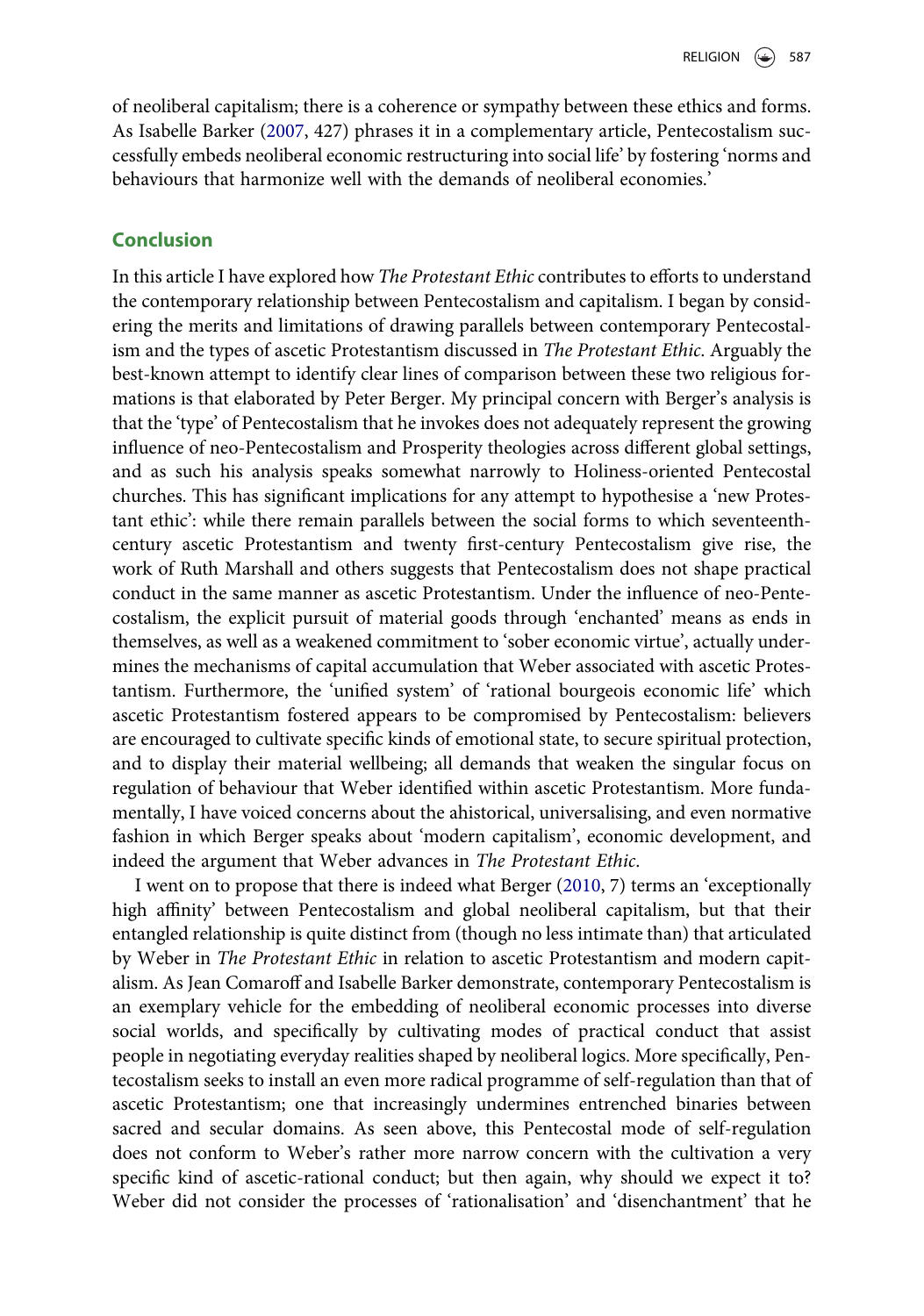described in Europe and North America over a century ago to be permanent or universal. I have shown how contemporary Pentecostalism encourages adherents to become entrepreneurial citizens in ways that are highly consonant with neoliberal rationalities: they are expected to take responsibility for their material security and social mobility amidst escalating economic precarity. While Weber proposed that 'mysticism and emotionalism' did not share the same affinity with the rational logics of the modern capitalism of his day as 'ascetic action', Jean Comaroff demonstrates that things are very different under a neoliberal economic order. More specifically, the Pentecostal concern for fostering specific emotional states as a sign of the presence and inclination of the Holy Spirit actually resonates with the elevated importance attributed to affect under neoliberal capitalism, particularly with regard to subject-formation.

The privileged relationship that Pentecostalism shares with neoliberal logics of moral economy and affect is in no small part why it enjoys such widespread appeal and cultural plausibility in global settings, and specifically those increasingly exposed to neoliberal processes. With reference to The Protestant Ethic, this discussion has shown that contemporary Pentecostalism, as a novel 'historical individual', is profoundly revelatory of the latest iteration of capitalist modernity. Tracking the continuities and discontinuities with Weber's great essay as I have done here further illuminates the particularities of these formations and their mutual entanglement, and therefore remains a worthwhile exercise.

#### Disclosure statement

No potential conflict of interest was reported by the author.

#### Notes on contributor

Dr Benjamin Kirby is a British Academy Postdoctoral Research Fellow in the School of Philosophy, Religion and the History of Science at the University of Leeds.

#### ORCID

Benjamin Kirby D http://orcid.org/0000-0002-5466-2291

#### **References**

- Anderson, Allan. 2010. "Varieties, Taxonomies, and Definitions." In Studying Global Pentecostalism: Theories and Methods, edited by Allan Anderson, Michael Bergunder, André Droogers, and Cornelis van der Laan, 13–29. London: University of California Press.
- Antonio, Robert J., and Alessandro Bonanno. 2012. "Capitalism." In The Wiley-Blackwell Encyclopedia of Globalization, edited by George Ritzer, 151–162. Oxford: Blackwell.
- Attanasi, Katherine, and Amos Yong, eds. 2012. Pentecostalism and Prosperity: The Socio-Economics of the Global Charismatic Movement. Basingstoke: Palgrave Macmillan. 1-12.
- Barker, Isabelle V. 2007. "Charismatic Economies: Pentecostalism, Economic Restructuring, and Social Reproduction." New Political Science 29/4: 407–427.
- Berger, Peter. 2010. "Max Weber is Alive and Well, and Living in Guatemala: The Protestant Ethic Today." The Review of Faith & International Affairs 8/4: 3–9.
- Berger, Peter L. 2013. "Afterword." In Global Pentecostalism in the 21st Century, edited by Robert W. Hefner, 251–258. Bloomington and Indianapolis: Indiana University Press.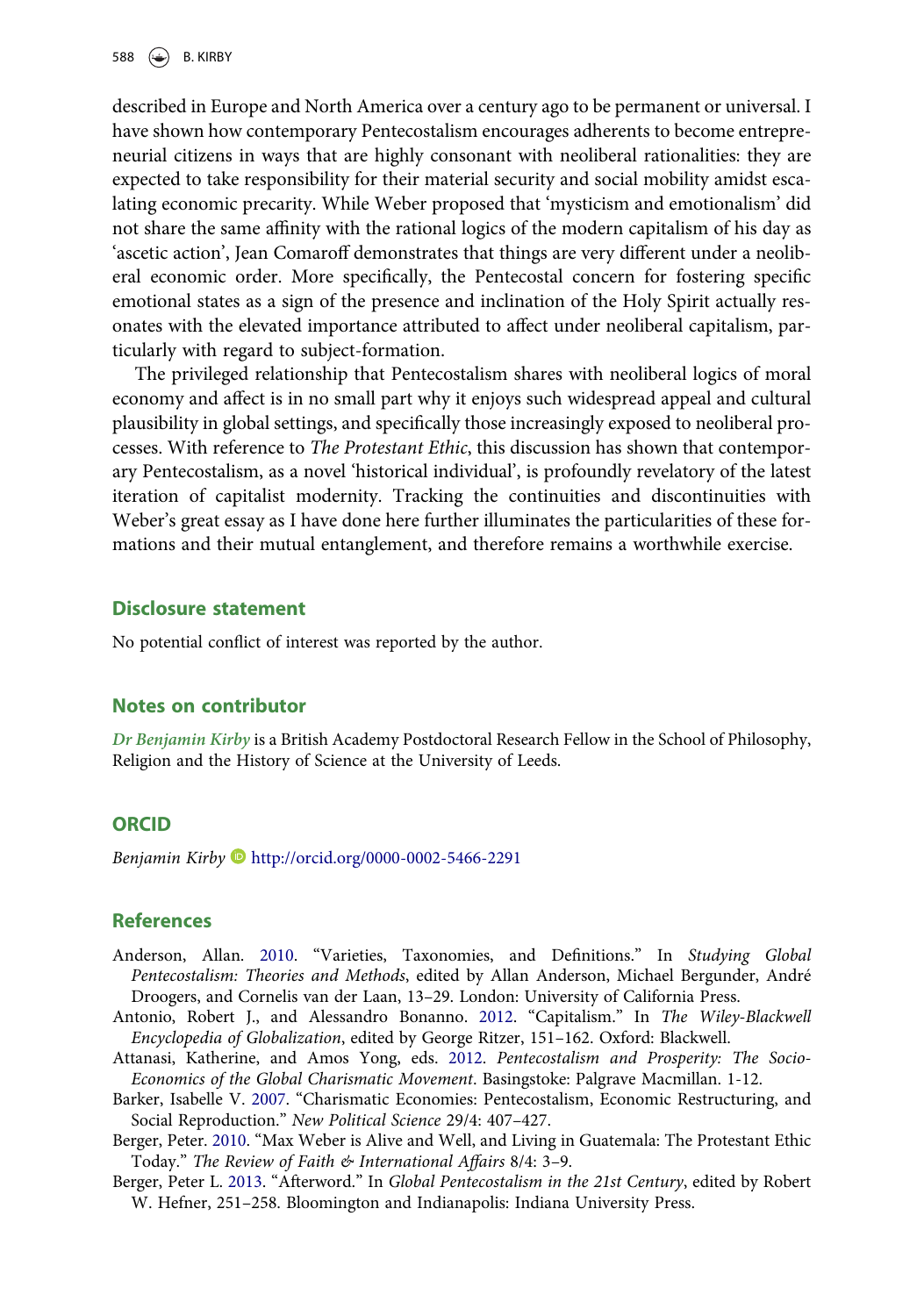- Bernstein, Ann, and Stephen Rule. 2010."Flying Under South Africa's Radar: The Growth and Impact of Pentecostals in a Developing Country." In The Hidden Form of Capital: Spiritual Influences in Societal Progress, edited by Peter Berger, and Gordon Redding, 91–132. London: Anthem.
- Bialecki, Jon, Naomi Haynes, and Joel Robbins. 2008. "The Anthropology of Christianity." Religion Compass 2/6: 1139–1158.
- Bowler, Catherine. 2013. Blessed: A History of the American Prosperity Gospel. Oxford: Oxford University Press.
- Brown, Wendy. 2015. Undoing the Demos: Neoliberalism's Stealth Revolution. New York, NY: Zone Books.
- CDE [Centre for Development and Enterprise South Africa]. 2012. "Under the Radar: Pentecostalism in South Africa and its Potential Social and Economic Role." In Pentecostalism and Prosperity: The Socio-Economics of the Global Charismatic Movement, edited by Katherine Attanasi, and Amos Yong, 63–86. Basingstoke: Palgrave Macmillan.
- Clifton, Shane. 2014. "Pentecostal Approaches to Economics." In The Oxford Handbook of Christianity and Economics, edited by Paul Oslington, 263–281. Oxford: Oxford University Press.
- Coleman, Simon. 2004. "The Charismatic Gift." The Journal of the Royal Anthropological Institute 10: 421–442.
- Coleman, Simon. 2006. "Materialising the Self: Words and Gifts in the Construction of Charismatic Protestant Identity." In The Anthropology of Christianity, edited by Fenella Cannell, 163-184. Durham, NC: Duke University Press.
- Coleman, Simon. 2016. "The Prosperity Gospel: Debating Charisma, Controversy, and Capitalism." In Handbook of Global Contemporary Christianity: Movements, Institutions, and Allegiance, edited by Stephen J. Hunt, 276–296. Leiden: Brill.
- Comaroff, Jean. 2012. "Pentecostalism, Populism and the New Politics of Affect." In Pentecostalism and Development: Churches, NGOs and Social Change in Africa, edited by Dena Freeman, 41–66. Basingstoke: Palgrave Macmillan.
- Comaroff, Jean, and John L. Comaroff. 2000. "Privatising the Millennium: New Protestant Ethics and the Spirits of Capitalism in Africa, and Elsewhere." Afrika Spectrum 35/3: 293-312.
- Corten, André, and Ruth Marshall-Fratani, eds. 2001. Between Babel and Pentecost: Transnational Pentecostalism and Africa and Latin America. Bloomington: Indiana University Press.
- de Boeck, Filip, and Marie-Françoise Plissart. 2004. Kinshasa: Tales of the Invisible City. Leuven: Leuven University Press.
- Deacon, Gregory, and Gabrielle Lynch. 2013. "Allowing Satan In? Moving Toward a Political Economy of Neo-Pentecostalism in Kenya." Journal of Religion in Africa 43/2: 108–130.
- Freeman, Dena. 2012. "The Pentecostal Ethic and the Spirit of Development." In Pentecostalism and Development: Churches, NGOs and Social Change in Africa, edited by Dena Freeman, 1–38. Basingstoke: Palgrave Macmillan.
- Freeman, Dena. 2015. "Pentecostalism and Economic Development in Sub-Saharan Africa." In The Routledge Handbook of Religions and Global Development, edited by Emma Tomalin, 114–126. London: Routledge.
- Freston, Paul. 2015. "Development and Religious Change in Latin America." In The Routledge Handbook of Religions and Global Development, edited by Emma Tomalin, 141–155. London: Routledge.
- Ghosh, Peter. 2014. Max Weber and The Protestant Ethic: Twin Histories. Oxford: Oxford University Press.
- Gifford, Paul. 1990. "Prosperity: A New and Foreign Element in African Christianity." Religion 20/ 4: 375–388.
- Gifford, Paul. 2004. Ghana's New Christianity: Pentecostalism in a Globalising African Economy. London: Hurst.
- Gifford, Paul, and Trad Nogueira-Godsey. 2011. "The Protestant Ethic and African Pentecostalism: A Case Study." Journal for the Study of Religion 24/1: 5–22.
- Haynes, Naomi. 2012. "Pentecostalism and the Morality of Money: Prosperity, Inequality, and Religious Sociality on the Zambian Copperbelt." Journal of the Royal Anthropological Institute 18/1: 123–139.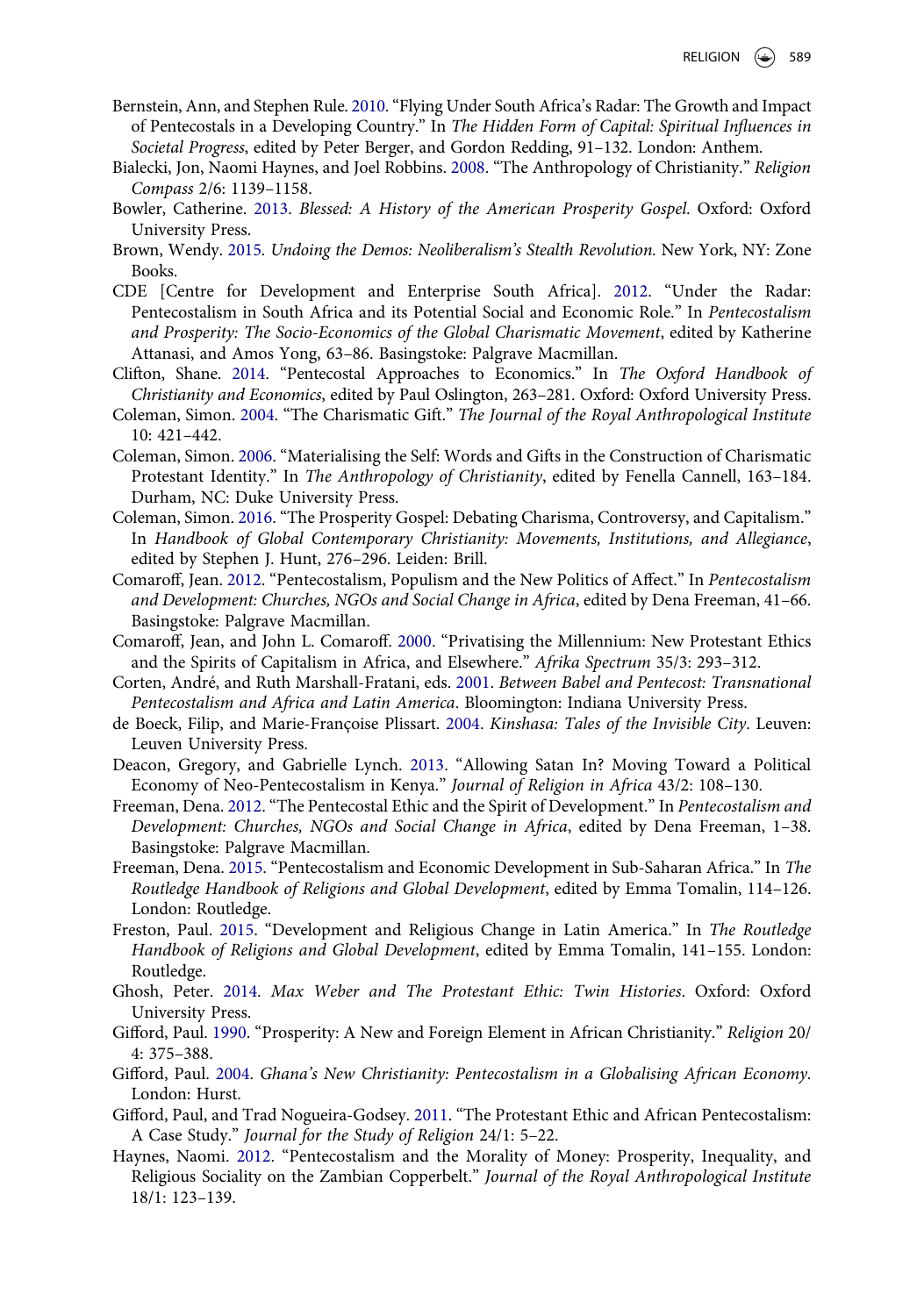- Kirby, Benjamin. 2017. "Occupying the Global City: Spatial Politics and Spiritual Warfare among African Pentecostals in Hong Kong." In Religion and the Global City, edited by David Garbin, and Anna Strhan, 62–77. London: Bloomsbury.
- Lanz, Stephan, and Martijn Oosterbaan. 2016. "Entrepreneurial Religion in the Age of Neoliberal Urbanism." International Journal of Urban and Regional Research 40/3: 487–506.
- Lauterbach, Karen. 2016. "Religious Entrepreneurs in Ghana." In Cultural Entrepreneurship in Africa, edited by Ute Röschenthaler, and Dorothea Schulz, 19–36. London: Routledge.
- Marshall, Ruth. 2009. Political Spiritualities: The Pentecostal Revolution in Nigeria. London: University of Chicago Press.
- Martin, David. 1990. Tongues of Fire: The Explosion of Protestantism in Latin America. Oxford: Blackwell.
- Martin, Bernice. 1995. "New Mutations of the Protestant Ethic among Latin American Pentecostals." Religion 25/2: 101–117.
- Martin, David. 2002. Pentecostalism: The World Their Parish. Oxford: Blackwell.
- Martin, Bernice. 2010. "Interpretation of Latin American Pentecostalism: 1960s to the Present." In Pentecostal Power: Expressions, Impact and Faith of Latin American Pentecostalism, edited by Calvin L. Smith, 111–136. Leiden: Brill.
- Martin, David. 2011. The Future of Christianity: Reflections on Violence and Democracy, Religion and Secularization. Farnham: Ashgate.
- Maxwell, David. 1998. "'Delivered From the Spirit of Poverty': Pentecostalism, Prosperity and Modernity in Zimbabwe." Journal of Religion in Africa 28/3: 350–373.
- McKinnon, Andrew. 2010. "Elective Affinities of the Protestant Ethic: Weber and the Chemistry of Capitalism." Sociological Theory 28 (1): 108–126.
- Meyer, Birgit. 1998. "'Make a Complete Break with the Past.' Memory and Post-Colonial Modernity in Ghanaian Pentecostalist Discourse." Journal of Religion in Africa 28/3: 316–349.
- Meyer, Birgit. 2007. "Pentecostalism and Neo-Liberal Capitalism: Faith, Prosperity and Vision in African Pentecostal-Charismatic Churches." Journal for the Study of Religion 20/2: 5–28.
- Meyer, Birgit. 2010. "Aesthetics of Persuasion: Global Christianity and Pentecostalism's Sensational Forms." South Atlantic Quarterly 109/4: 741–763.
- O'Neill, Kevin Lewis. 2009. City of God: Christian Citizenship in Postwar Guatemala. Berkeley, CA: University of California Press.
- Pew Forum on Religion and Public Life. 2006. Spirit and Power: A 10-Country Survey of Pentecostals. Poll: 5 October 2006. Washington, DC: Pew Foundation.
- Robbins, Joel. 2004. "The Globalization of Pentecostal and Charismatic Christianity." Annual Review of Anthropology 33: 117–143.
- Robbins, Joel. 2009. "Pentecostal Networks and the Spirit of Globalization: On the Social Productivity of Ritual Forms." Social Analysis 53/1: 55–66.
- Rose, Nikolas. 2007. The Politics of Life Itself: Biomedicine, Power, and Subjectivity in the Twenty-First Century. Princeton, NJ: Princeton University Press.
- Sharpe, Matthew. 2013. "Name It and Claim It: Prosperity Gospel and the Global Pentecostal Reformation." In Handbook of Research on Development and Religion, edited by Matthew Clarke, 164–179. Cheltenham: Edward Elgar.
- Torpey, John. 2010. New answers to old questions.' The Imminent Frame, 14 April. http://blogs. ssrc.org/tif/2010/04/14/new-answers-to-old-questions.
- Van Dijk, Rijk. 2012. "Pentecostalism and Post-Development: Exploring Religion as a Developmental Ideology in Ghanaian Migrant Communities." In Pentecostalism and Development: Churches, NGOs and Social Change in Africa, edited by Dena Freeman, 87–108. Basingstoke: Palgrave Macmillan.
- Wariboko, Nimi. 2012. "Pentecostal Paradigms of National Economic Prosperity in Africa." In Pentecostalism and Prosperity: The Socio-Economics of the Global Charismatic Movement, edited by Katherine Attanasi, and Amos Yong, 35–59. Basingstoke: Palgrave Macmillan.
- Weber, Max. 1946 [1920]. "The Protestant Sects and the Spirit of Capitalism." In From Max Weber: Essays in Sociology. Trans. Hans H. Gerth and C. Wright Mills, 302–322. New York: Oxford University Press.